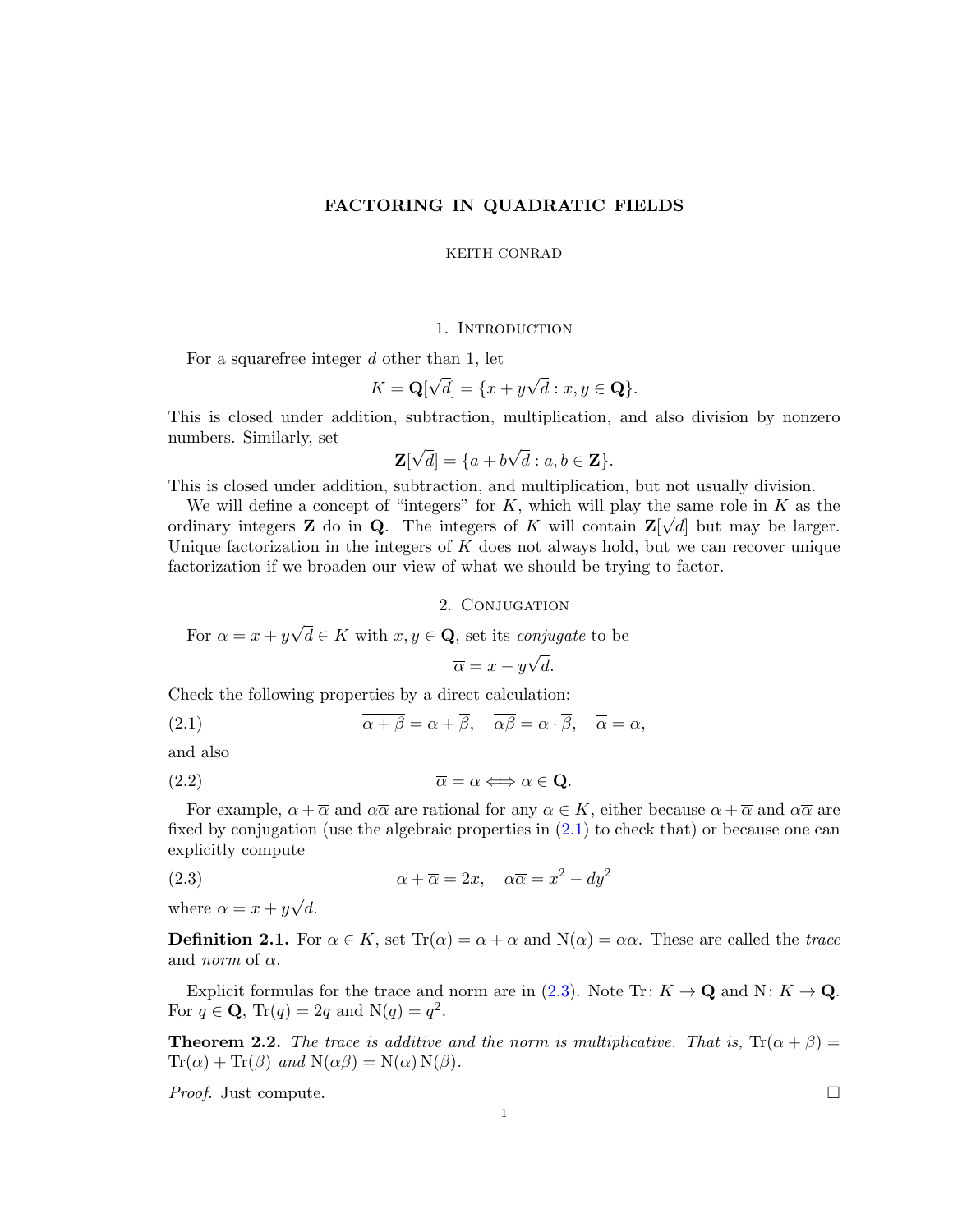<span id="page-1-0"></span>Every  $\alpha \in K$  is the root of a monic polynomial of degree 2 with rational coefficients:

(2.4) 
$$
(X - \alpha)(X - \overline{\alpha}) = X^2 - (\alpha + \overline{\alpha})X + \alpha \overline{\alpha} = X^2 - \text{Tr}(\alpha)X + \text{N}(\alpha).
$$

This has  $\alpha$  and  $\overline{\alpha}$  as its two roots, and the coefficients are the trace (up to sign) and the norm. The coefficients of [\(2.4\)](#page-1-0) might not be in Z: if  $\alpha = 1/2$  then (2.4) is  $X^2 - X + 1/4$ .

### 3. Integers in a quadratic field

Restricting attention to those elements of K whose polynomial in  $(2.4)$  has coefficients in  $Z$  will define for us what the integers of  $K$  are.

<span id="page-1-2"></span>**Definition 3.1.** An element  $\alpha \in K$  is called an *integer* of K if the polynomial [\(2.4\)](#page-1-0) has coefficients in **Z**. Equivalently,  $\alpha$  is an integer of K precisely when its trace and norm are in Z.

Example 3.2. If  $\alpha$  lies in Z √ d then  $(2.4)$  has integer coefficients, so  $\alpha$  is an integer of K.

**Example 3.3.** If  $d \equiv 1 \mod 4$  then  $\frac{1+\sqrt{d}}{2}$  $\frac{1}{2} \sqrt{d}$  is not in  $\mathbf{Z}$ [ √ d but it is an integer of  $\mathbf{Q}$ √  $d$  since it is a root of  $X^2 - X + \frac{1-d}{4}$  $\frac{-d}{4}$ , whose coefficients are in **Z**.

<span id="page-1-3"></span>**Theorem 3.4.** The integers of  $K$  are

$$
\{a+b\sqrt{d} : a,b \in \mathbf{Z}\} \text{ if } d \not\equiv 1 \text{ mod } 4
$$

and

$$
\left\{ a+b\left(\frac{1+\sqrt{d}}{2}\right) : a,b \in \mathbf{Z} \right\} \text{ if } d \equiv 1 \bmod 4.
$$

*Proof.* A direct calculation shows that both of the sets consist of integers in K. (To treat the second case, write the elements as  $(a + \frac{b}{2})$  $\frac{b}{2}$ ) +  $\frac{b}{2}\sqrt{d}$  to calculate the trace and norm using  $(2.3)$ .) We have to show, conversely, that every integer of K has the indicated form.

Let  $\alpha = x + y\sqrt{d}$  be an integer of K. This is equivalent to saying  $2x \in \mathbb{Z}$  and  $x^2 - dy^2 \in \mathbb{Z}$ . The first condition means x is half of an ordinary integer  $(x=\frac{1}{2})$  $\frac{1}{2}(2x)$ , so either  $x \in \mathbf{Z}$  or  $x$ is half an odd number.

If  $x \in \mathbb{Z}$  then  $x^2 \in \mathbb{Z}$ , so  $dy^2 \in \mathbb{Z}$ . Then  $y \in \mathbb{Z}$  because d is squarefree. (If y has a prime factor in its denominator, the square of that prime wouldn't be cancelled by  $d$ , and then  $dy^2 \notin \mathbf{Z}$ .) Therefore  $\alpha$  has the necessary form, with  $a = x$  and  $b = y$  if  $d \not\equiv 1 \mod 4$ , or  $a = x - y$  and  $b = 2y$  if  $d \equiv 1 \mod 4$ .

If x is half an odd number, write  $x = a/2$  with a odd. Then the norm of  $\alpha$  is  $x^2 - dy^2 =$  $a^2/4 - dy^2$ , so multiplying through by 4 implies

(3.1) 
$$
a^2 - d(2y)^2 \in 4\mathbb{Z}
$$

In particular,  $d(2y)^2 \in \mathbb{Z}$ . Because d is squarefree,  $2y$  is in  $\mathbb{Z}$  so either y is in  $\mathbb{Z}$  or is half an odd number. If  $y \in \mathbb{Z}$  then  $a^2 - d(2y)^2 = a^2 - 4dy^2$  is odd (recall a is odd), but this contradicts [\(3.1\)](#page-1-1). Therefore  $y = b/2$  with b an odd number, so

<span id="page-1-1"></span>
$$
\alpha = x + y\sqrt{d} = \frac{a}{2} + \frac{b}{2}\sqrt{d} = \frac{a-b}{2} + b\left(\frac{1+\sqrt{d}}{2}\right),
$$

which has the necessary form because  $a - b$  is divisible by 2.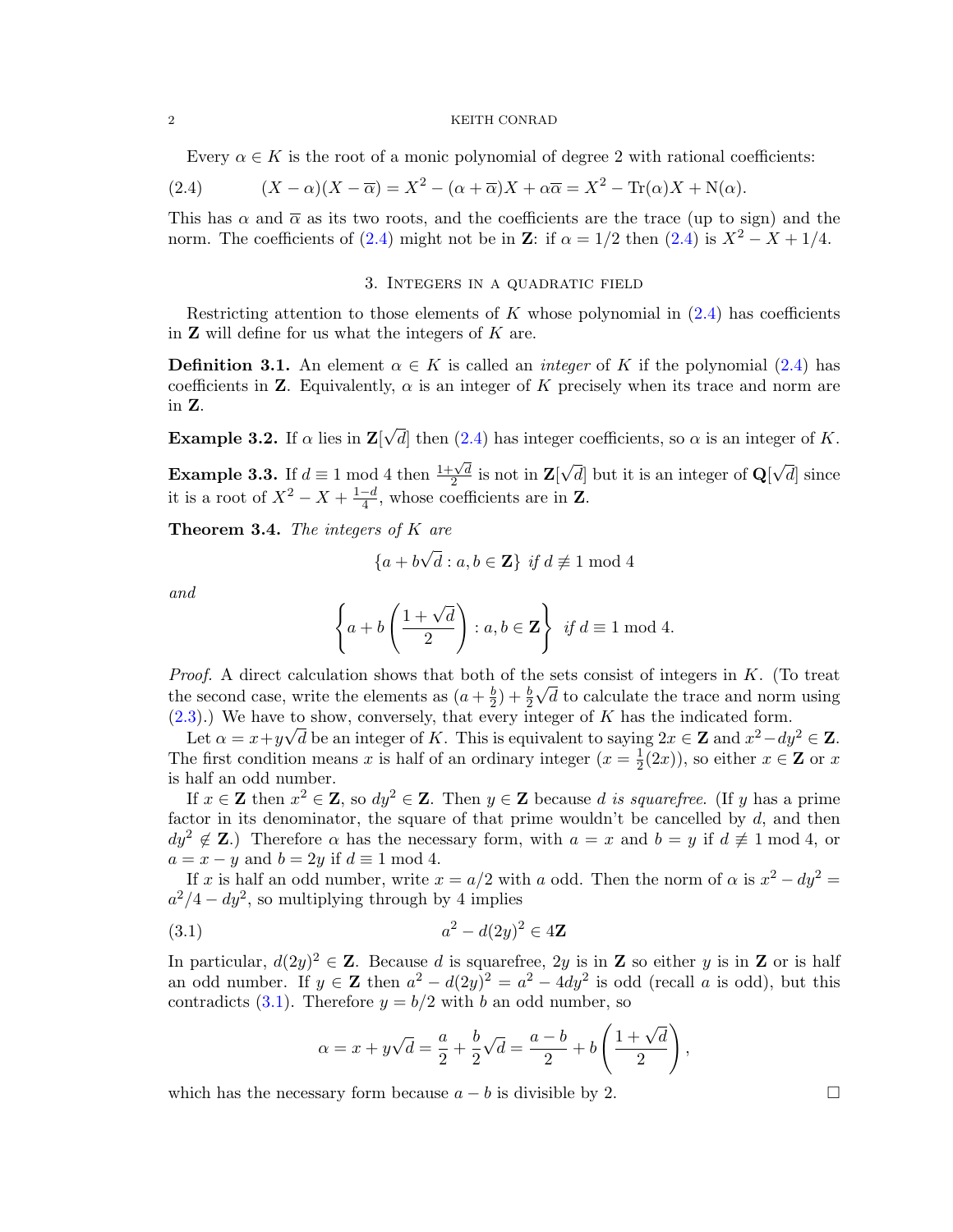To unify the notation, set

$$
\omega = \begin{cases} \sqrt{d}, & \text{if } d \not\equiv 1 \bmod 4, \\ \frac{1+\sqrt{d}}{2}, & \text{if } d \equiv 1 \bmod 4. \end{cases}
$$

Then  $\omega$  is an integer of K, and the set of all integers of K takes the form

<span id="page-2-0"></span>
$$
\mathbf{Z}[\omega] = \{a + b\omega : a, b \in \mathbf{Z}\}
$$

in all cases.

We will denote the integers of K as  $\mathcal{O}_K$ , so  $\mathcal{O}_K = \mathbb{Z}[\omega]$ . Table [1](#page-2-0) gives some examples.

K 
$$
Q[i]
$$
  $Q[\sqrt{2}]$   $Q[\sqrt{5}]$   $Q[\sqrt{-5}]$   $Q[\sqrt{-14}]$   
\n $O_K$   $Z[i]$   $Z[\sqrt{2}]$   $Z[(1+\sqrt{5})/2]$   $Z[\sqrt{-5}]$   $Z[\sqrt{-14}]$   
\nTABLE 1. Integers in Quadratic Fields

Remember that **Z**[ √ Remember that  $\mathbf{Z}[\sqrt{d}] \subset \mathcal{O}_K$ , but when  $d \equiv 1 \mod 4$  the set  $\mathcal{O}_K$  is strictly larger than  $\mathbf{Z}[\sqrt{d}]$ . Easily  $\mathcal{O}_K$  is closed under addition and subtraction. It is closed under multiplication too. To verify that, we have

$$
(a + b\omega)(a' + b'\omega) = aa' + (ab' + a'b)\omega + bb'\omega^{2},
$$

and we need to check that  $\omega^2$  is a **Z**-linear combination of 1 and  $\omega$ . If  $d \neq 1$  mod 4 then  $\omega^2 = d = d \cdot 1$ . If  $d \equiv 1 \mod 4$ , then  $\omega^2 = \omega + (d-1)/4 = \frac{d-1}{4} \cdot 1 + 1 \cdot \omega$  and  $\frac{d-1}{4} \in \mathbb{Z}$  since  $d \equiv 1 \bmod 4.$ 

<span id="page-2-1"></span>**Theorem 3.5.** For  $m \in \mathbb{Z}$  and  $\alpha = a + b\omega \in \mathbb{Z}[\omega], m \mid \alpha$  in  $\mathbb{Z}[\omega]$  if and only if  $m \mid a$  and  $m \mid b \text{ in } \mathbf{Z}$ .

*Proof.* If m | a and m | b in **Z** then easily m |  $\alpha$ . Conversely, if m |  $\alpha$  then  $a+b\omega = m(a'+b'\omega)$ for some a' and b' in **Z**. Therefore  $a = ma'$  and  $b = mb'$ , so  $m | a$  and  $m | b$  in **Z**.

We will use Theorem [3.5](#page-2-1) often without comment in numerical examples,  $e.g., 5 + \sqrt{-6}$ is not divisible by 3 in  $\mathbf{Z}[\sqrt{-6}]$ .

<span id="page-2-2"></span>**Theorem 3.6.** For any quadratic field K,  $\mathcal{O}_K \cap \mathbf{Q} = \mathbf{Z}$  and every element of K is a ratio of elements from  $\mathcal{O}_K$ .

*Proof.* Any element of  $O_K$  is  $a + b\omega$  with a and b in **Z**. Since  $\omega \notin \mathbf{Q}$ , if  $a + b\omega \in \mathbf{Q}$  then  $b = 0$ , so  $a + b\omega = a \in \mathbf{Z}$ .

To show every element of K can be written as the ratio of two elements of  $\mathcal{O}_K$ , if  $\alpha = x + y\sqrt{d}$  with rational x and y and we write the fractions x and y with a common denominator, say  $x = a/c$  and  $y = b/c$  for some  $c \in \mathbb{Z}$ , then

(3.2) 
$$
x + y\sqrt{d} = \frac{a + b\sqrt{d}}{c}.
$$

Since **Z**[  $\sqrt{d}$   $\subset \mathcal{O}_K$ , we're done.

Theorem [3.6](#page-2-2) says (in part) that the notion of integer in a quadratic field does not introduce any unexpected new integers inside of Q: the rational numbers which are integers in K are the plain integers Z.

<span id="page-2-3"></span>**Theorem 3.7.** If  $\alpha \in \mathcal{O}_K$  then  $\overline{\alpha} \in \mathcal{O}_K$ .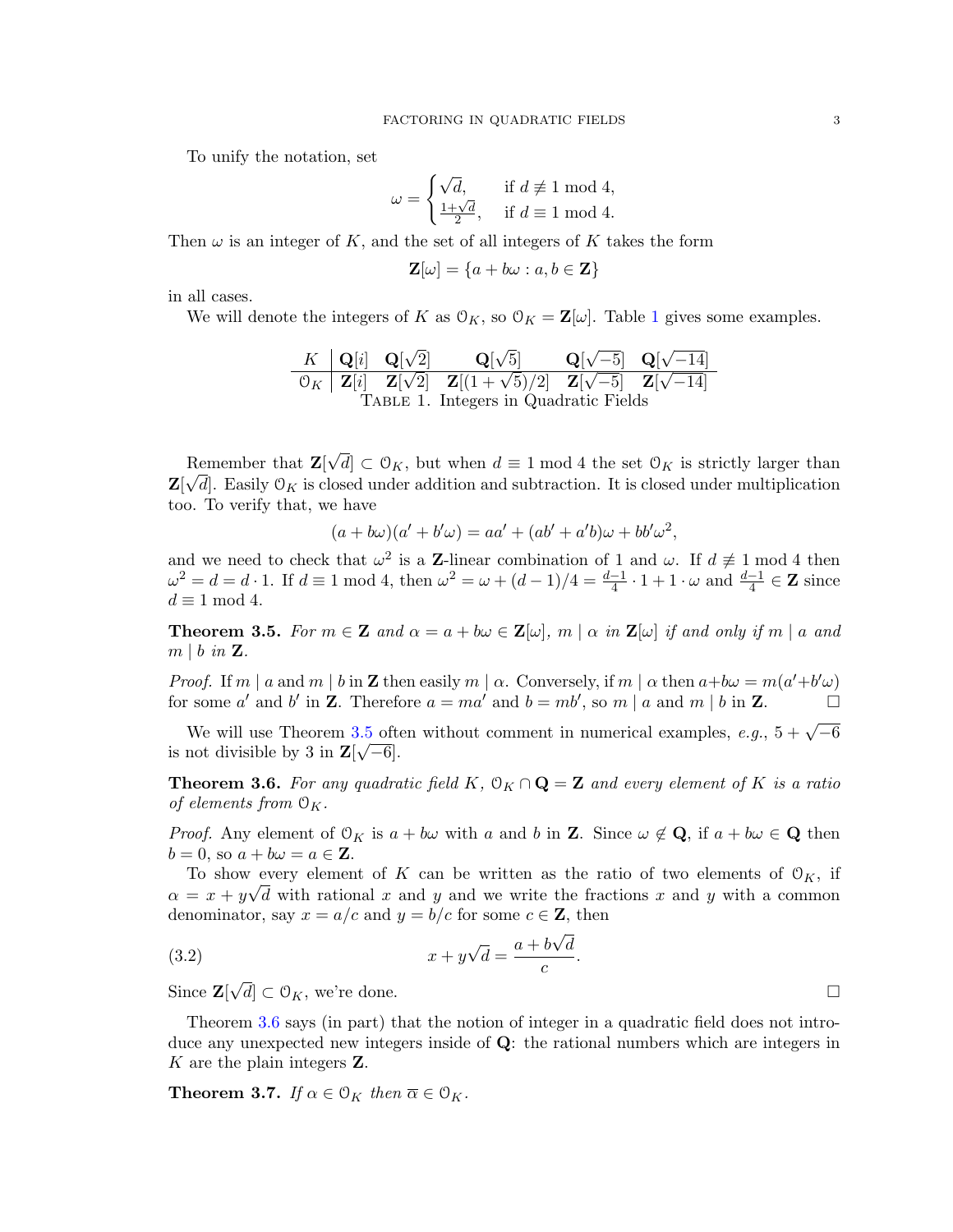*Proof.* Since  $\alpha$  and  $\overline{\alpha}$  have the same trace and the same norm, we have  $\overline{\alpha} \in \mathcal{O}_K$  directly from Definition [3.1.](#page-1-2) For an alternate proof, show the sets described by Theorem [3.4](#page-1-3) are preserved by conjugation.

Although both the trace and norm will be important, the norm will play a more dominant role. The reason is that we are going to be interested in multiplicative questions (like factoring), and the norm turns multiplicative relations in  $\mathcal{O}_K$  into multiplicative relations in Z, where we are more comfortable. The next two theorems illustrate this idea.

Let  $\mathcal{O}_K^{\times}$  denote the elements of  $\mathcal{O}_K$  which have multiplicative inverses in  $\mathcal{O}_K$ . These are Let  $\bigcirc_K$  denote the elements of  $\bigcirc_K$  which have inditiplicative inverses in  $\bigcirc_K$ . These are called the *units* of  $\bigcirc_K$ . For example, *i* is a unit in **Z**[*i*] (with inverse  $-i$ ) and  $1+\sqrt{2}$  is a unit called the *units* of  $O_K$ . For example, t is a unit in  $\mathbb{Z}[t]$  (with inverse  $-t$ ) and  $1+\sqrt{2}$  is a unit of  $\mathbb{Z}[\sqrt{2}]$  (since  $(1+\sqrt{2})(\sqrt{2}-1)=1$ ). The units of  $\mathcal{O}_K$  are closed under multiplication.

<span id="page-3-0"></span>**Theorem 3.8.** For any quadratic field K,  $\mathcal{O}_K^{\times} = {\alpha \in \mathcal{O}_K : N(\alpha) = \pm 1}$  and  $\mathcal{O}_K^{\times} \cap \mathbf{Q} =$  $\{\pm 1\}.$ 

*Proof.* Let  $\alpha \in \mathcal{O}_K$ . If  $\alpha$  is a unit, then  $\alpha\beta = 1$  for some  $\beta \in \mathcal{O}_K$ . Taking norms of both sides,  $N(\alpha) N(\beta) = N(1) = 1$  in **Z**, so  $N(\alpha) = \pm 1$ . Conversely, assume  $N(\alpha) = \pm 1$ . Since  $N(\alpha) = \alpha \overline{\alpha}$ , we get  $\alpha \overline{\alpha} = \pm 1$ . Therefore  $\pm \overline{\alpha}$  is an inverse for  $\alpha$ , and this lies in  $\mathcal{O}_K$  by Theorem [3.7.](#page-2-3)

To show  $\mathcal{O}_K^{\times} \cap \mathbf{Q} = {\{\pm 1\}}$ , the inclusion  $\supset$  is obvious. For the inclusion  $\subset$ , let  $q \in \mathcal{O}_K^{\times} \cap \mathbf{Q}$ . Then  $N(q) = \pm 1$  since  $q \in \mathcal{O}_K^{\times}$ , so  $q^2 = \pm 1$  since q is rational. Thus  $q = \pm 1$ .

**Example 3.9.** The units in  $\mathbf{Z}$ √  $-14$ ] are  $\pm 1$ : any  $a + b$ √  $\overline{-14}$  has norm  $a^2 + 14b^2$ , which is never  $-1$  and is 1 only for  $a = \pm 1$  and  $b = 0$ .

We say a nonzero  $\alpha \in \mathcal{O}_K$  is *irreducible* if  $\alpha$  is not a unit and any factorization  $\alpha = \beta \gamma$ in  $\mathcal{O}_K$  requires  $\beta$  or  $\gamma$  is a unit in  $\mathcal{O}_K$ .

<span id="page-3-1"></span>**Theorem 3.10.** If  $\alpha \in \mathcal{O}_K$  has a norm which is prime in **Z** then  $\alpha$  is irreducible in  $\mathcal{O}_K$ .

*Proof.* Suppose  $\alpha = \beta \gamma$  with  $\beta$  and  $\gamma$  in  $\mathcal{O}_K$ . Then taking norms of both sides gives us  $N(\alpha) = N(\beta) N(\gamma)$  in **Z**. Since  $N(\alpha)$  is prime, either  $N(\beta)$  or  $N(\gamma)$  is  $\pm 1$ , so (by Theorem [3.8\)](#page-3-0) either  $\beta$  or  $\gamma$  is a unit in  $\mathcal{O}_K$ . Thus  $\alpha$  doesn't have a nontrivial factorization in  $\mathcal{O}_K$ , so it is irreducible.  $\Box$ 

Example 3.11. In  $\mathbf{Z}$  $\sqrt{-14}$ ,  $3+\sqrt{-14}$  has norm 23, so  $3+\sqrt{-14}$  is irreducible in  $\mathbf{Z}$ √  $\overline{-14}$ ].

**Remark 3.12.** Negative primes are allowed in Theorem [3.10.](#page-3-1) For instance, in  $\mathbf{Z}$ √ 3] the **REMARK 3.12.** Negative primes are allowed in 1 norm of  $1 + 2\sqrt{3}$  is  $-11$ , so  $1 + 2\sqrt{3}$  is irreducible.

The criterion in Theorem [3.10](#page-3-1) is sufficient to show an element of  $\mathcal{O}_K$  is irreducible, but it is not necessary.

<span id="page-3-2"></span>Example 3.13. In Z[ √  $[-14]$ , N(3) = 9 is not prime in **Z**, but 3 is irreducible in **Z**[ √  $N(3) = 9$  is not prime in **Z**, but 3 is irreducible in **Z**[ $\sqrt{-14}$ ]. Indeed, suppose  $3 = \alpha \beta$  in  $\mathbb{Z}[\sqrt{-14}]$  with non-units  $\alpha$  and  $\beta$ . Taking norms of both sides,  $9 = N(\alpha) N(\beta)$  in Z. The norms of  $\alpha$  and  $\beta$  must be 3 (they are positive since norms look like  $a^2 + 14b^2$ , and they are not 1 since  $\alpha$  and  $\beta$  are not units), but the equation  $3 = a^2 + 14b^2$ has no solutions in  $\mathbf{Z}$ , so there are no elements with norm 3. √

Similarly, since  $N(5) = 25$  and 5 is not a norm from  $\mathbf{Z}[\sqrt{-14}]$ , 5 is irreducible in  $\mathbf{Z}[\sqrt{-14}]$  $-14$ ].

<span id="page-3-3"></span>Example 3.14. The norm of  $1+\sqrt{-14}$  is 15, which factors in Z, but  $1+\sqrt{-14}$  is irreducible **Example 3.14.** The norm of  $1+\sqrt{-14}$  is 15, which factors in **Z**, but  $1+\sqrt{-14}$  is irreduction<br>in  $\mathbf{Z}[\sqrt{-14}]$ . To see why, write  $1+\sqrt{-14} = \alpha\beta$  and take norms to get  $15 = N(\alpha) N(\beta)$  in **Z**. Since 3 and 5 are not norms from  $\mathbf{Z}[\sqrt{-14}]$ , one of  $\alpha$  or  $\beta$  has norm 1, so  $\alpha$  or  $\beta$  is a unit.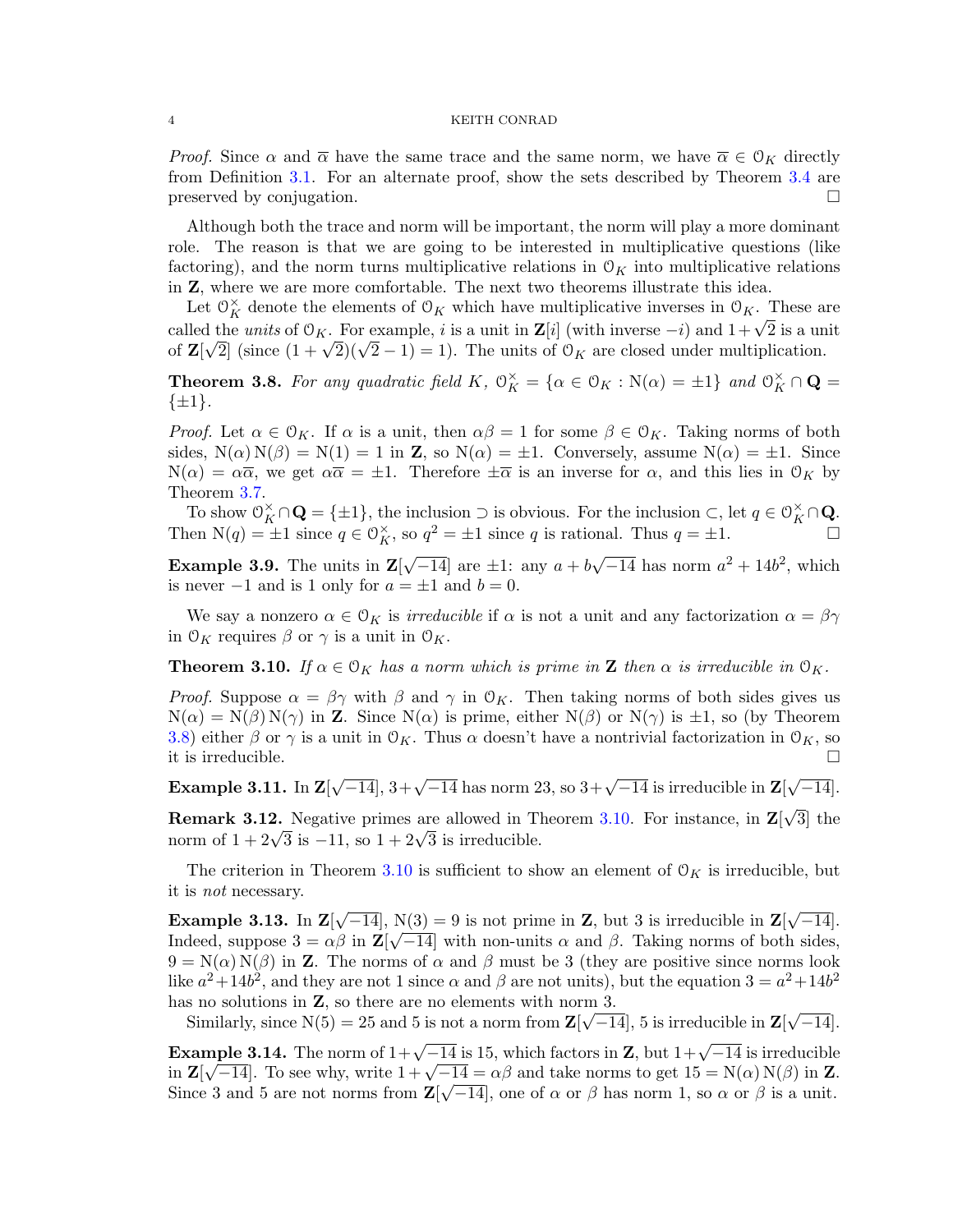### <span id="page-4-4"></span>**Theorem 3.15.** Every nonzero non-unit in  $\mathcal{O}_K$  is a product of irreducibles in  $\mathcal{O}_K$ .

*Proof.* We argue by induction on  $|N(\alpha)|$ , where  $\alpha$  runs over nonzero non-units in  $\mathcal{O}_K$ . If  $|N(\alpha)| = 2$  then  $\alpha$  has prime norm so  $\alpha$  is irreducible and thus is its own irreducible factorization. Suppose  $|N(\alpha)| = n \geq 3$  and all elements with norm of absolute value from 2 to  $n-1$  admit a factorization into irreducibles. If  $\alpha$  is irreducible then it has an irreducible factorization. If  $\alpha$  is not irreducible then we can write  $\alpha = \beta \gamma$  where  $\beta$  and  $\gamma$  are not units. Therefore  $|N(\beta)|$  and  $|N(\gamma)|$  are both less than  $|N(\alpha)|$ , so by the inductive hypothesis we have

$$
\beta = \pi_1 \cdots \pi_r, \quad \gamma = \pi'_1 \cdots \pi'_{r'},
$$

where  $\pi_i$  and  $\pi'_j$  are irreducible in  $\mathcal{O}_K$ . Thus

<span id="page-4-1"></span>
$$
\alpha = \beta \gamma = \pi_1 \cdots \pi_r \pi'_1 \cdots \pi'_{r'}
$$

is a product of irreducibles.  $\Box$ 

For some quadratic fields (such as  $\mathbf{Q}[i]$  and  $\mathbf{Q}[i]$ √ 2]), their integers have unique factorization into irreducibles. But very often  $\mathcal{O}_K$  does not have unique factorization.

<span id="page-4-3"></span>Example 3.16. In Z[ √  $\overline{-14}$ , 15 has the two factorizations

(3.3) 
$$
3 \cdot 5 = (1 + \sqrt{-14})(1 - \sqrt{-14}).
$$

These are irreducible factorizations by Examples [3.13](#page-3-2) and [3.14.](#page-3-3) No factor in one product is a unit multiple of a factor in the other product since the units in  $\mathbb{Z}[\sqrt{-14}]$  are  $\pm 1$ .

a unit multiple of a factor in the other product since the units in  $\mathbb{Z}[\sqrt{-14}]$  are  $\pm 1$ .<br>The irreducible element 3 divides  $(1 + \sqrt{-14})(1 - \sqrt{-14})$ , but it does not divide either factor. This is not like the behavior of primes p in **Z**, where p | ab always implies p | a or  $p \mid b$ .

Example 3.17. Here is a much more striking instance of non-unique factorization in  $\mathbf{Z}[\sqrt{-14}]$ :

<span id="page-4-0"></span>(3.4) 
$$
3 \cdot 3 \cdot 3 \cdot 3 = (5 + 2\sqrt{-14})(5 - 2\sqrt{-14}).
$$

What makes  $(3.4)$  more interesting than  $(3.3)$  is that the number of irreducible factors on what makes (3.4) more interesting than (3.5) is that the number of irreducible lactors on<br>both sides is not the same. To see that  $5 + 2\sqrt{-14}$  is irreducible in  $\mathbb{Z}[\sqrt{-14}]$ , if it has a both sides is not the same. To see that  $3 + 2\sqrt{-14}$  is irreducible in  $\mathbb{Z}[\sqrt{-14}]$ , if it has a<br>non-unit proper factor then that factor has norm properly dividing  $N(5 + \sqrt{-14}) = 81$ , so the norm is 3, 9, or 27. No element has norm 3 or 27, and the elements of norm 9 are  $\pm 3$ , the norm is 3, 9, or 27. No element has norm 3 or 27, and the elements of norm 9 are  $\pm$ 3, neither of which are factors of  $5 + 2\sqrt{-14}$ . The same proof shows  $5 - 2\sqrt{-14}$  is irreducible.

<span id="page-4-2"></span>Example 3.18. In Z, when relatively prime numbers have a product that is a perfect square, the two numbers are squares up to multiplication by  $\pm 1$ . This is proved using unique factorization in **Z**. In  $\mathbb{Z}[\sqrt{-14}]$ , where there is no unique factorization, the corresponding result is false. Let's take a look at a simple example.

Consider the equation

$$
2 \cdot (-7) = \sqrt{-14}^2.
$$

The factors on the left have no common factor in  $\mathbf{Z}$  $\overline{-14}$  besides  $\pm 1$  (if  $\delta \mid 2$  and  $\delta \mid (-7)$ ) then  $\delta$  divides  $-7(-1) - 3 \cdot 2 = 1$ , so  $\delta$  is a unit), and their product is a perfect square, but neither factor is a square up to a unit multiple: if  $2 = \pm (a + b\sqrt{-14})^2 = \pm (a^2 - 14b^2 +$ mention is a square up to a unit multiple: if  $z = \pm (a + b\sqrt{-14}) = \pm (a - 14b + 2ab\sqrt{-14})$  then  $ab = 0$  so a or b is 0, but then  $2 \neq \pm (a^2 - 14b^2)$ . Similarly, 7 is not a square up to unit multiple.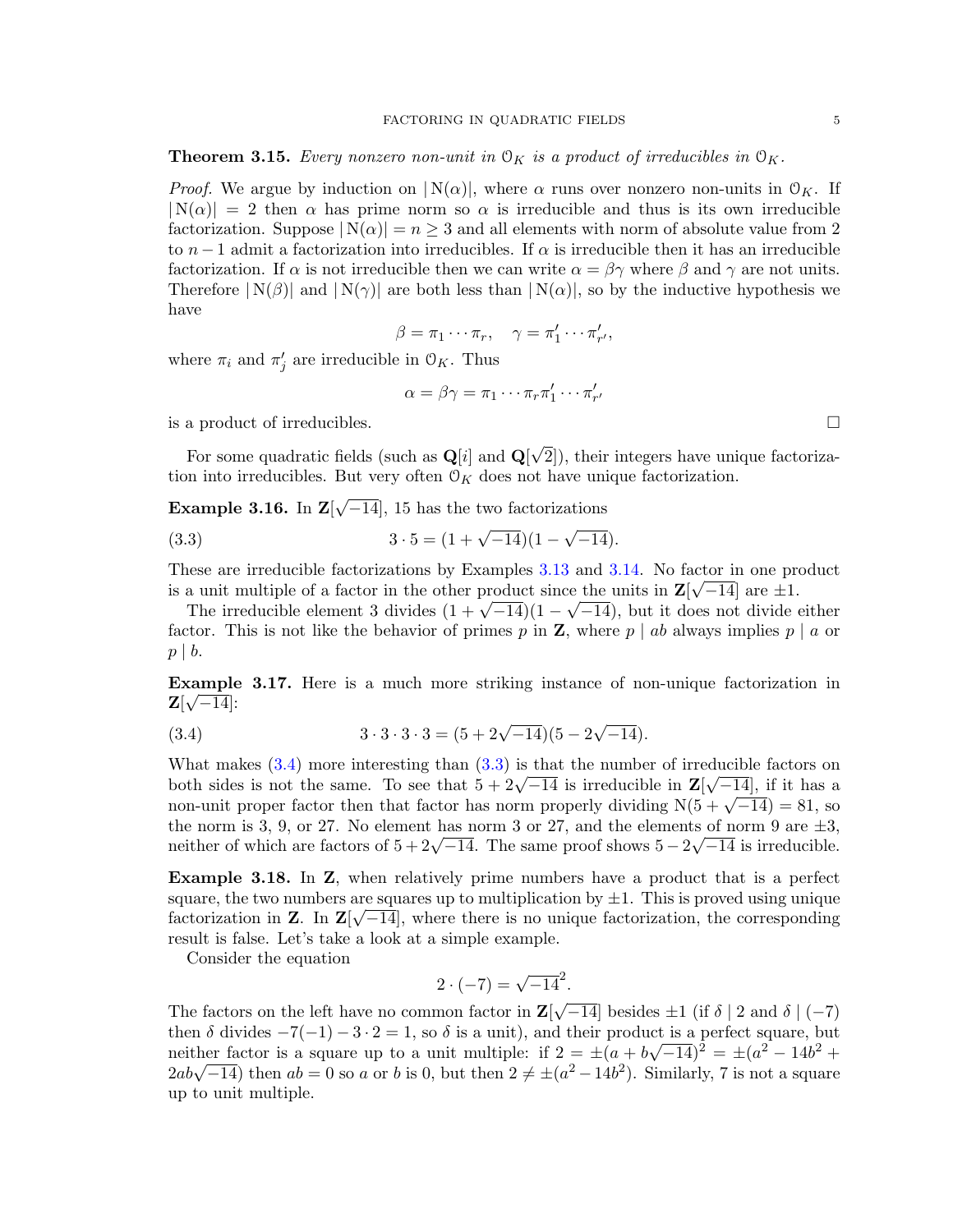#### 4. Ideals

<span id="page-5-1"></span>Instead of working with elements in  $\mathcal{O}_K$ , where unique factorization can fail, we will develop a multiplicative theory for certain subsets of  $\mathcal{O}_K$ , called (for historical reasons) ideals.

**Definition 4.1.** For a finite set of elements  $\alpha_1, \ldots, \alpha_m$  in  $\mathcal{O}_K$ , the set

$$
(\alpha_1, \ldots, \alpha_m) := \{ \alpha_1 \gamma_1 + \cdots + \alpha_m \gamma_m : \gamma_i \in \mathcal{O}_K \}
$$
  
=  $\alpha_1 \mathcal{O}_K + \cdots + \alpha_m \mathcal{O}_K$ 

is called an *ideal* in  $\mathcal{O}_K$  and we call  $\alpha_1, \ldots, \alpha_m$  generators of that ideal. The ideals of the form  $(\alpha) = \alpha \mathcal{O}_K$ , with a single generator, are called *principal ideals*.

Example 4.2. In  $\mathbf{Z}[\ ]$ √ 10], (6, √ 10) is the set of all linear combinations  $6\gamma_1 +$ √  $\sqrt{10}$ ,  $(6, \sqrt{10})$  is the set of all linear combinations  $6\gamma_1 + \sqrt{10}\gamma_2$  where  $\gamma_1$  and  $\gamma_2$  run over  $\mathbf{Z}[\sqrt{10}]$ . Taking  $\gamma_1 = 1$  and  $\gamma_2 = 0$  shows 6 is in the ideal. Similarly,  $\sqrt{10}$  is in this ideal.

An ideal in  $\mathcal{O}_K$  is the set of all  $\mathcal{O}_K$ -linear combinations of a finite set of elements in  $\mathcal{O}_K$ . In particular, an ideal  $(\alpha_1, \ldots, \alpha_m)$  contains each  $\alpha_i$ . Observe that  $\beta \in (\alpha)$  if and only if  $\alpha \mid \beta$ .

The order in which we write down the generators of an ideal doesn't matter,  $e.g.,$  $(\alpha_1, \alpha_2, \alpha_3) = (\alpha_3, \alpha_1, \alpha_2)$ . What is much more important to remember, though, is that different finite sets can produce the same ideal.

Example 4.3. In Z[ √  $\left[-14\right]$ , we will show

$$
(17 + 2\sqrt{-14}, 20 + \sqrt{-14}) = (3 - \sqrt{-14}).
$$

The right side is all Z[ √  $\overline{-14}$ -multiples of 3 –  $\overline{-14}$ . The left side is the Z[ √ is the  $\mathbb{Z}[\sqrt{-14}]$ -linear The right side is an  $\mathbb{Z}[\sqrt{-14}]$ -multiples of  $3 - \sqrt{-14}$ . The left side is the  $\mathbb{Z}[\sqrt{-14}]$ -inear<br>combinations of  $17+2\sqrt{-14}$  and  $20+\sqrt{-14}$ . Since  $17+2\sqrt{-14} = (3-\sqrt{-14})(1+\sqrt{-14})$  and combinations of  $17+2\sqrt{-14}$  and  $20+\sqrt{-14}$ . Since  $17+2\sqrt{-14} = (3-\sqrt{-14})(1+\sqrt{-14})$  and<br>  $20+\sqrt{-14} = (3-\sqrt{-14})(2+\sqrt{-14})$ ,  $3-\sqrt{-14}$  is a common divisor of the two generators on the left and therefore is a factor of any  $\mathbb{Z}[\sqrt{-14}]$ -linear combination of these numbers, which means every element of the ideal on the left is in the ideal on the right. Conversely, since √

$$
(3 - \sqrt{-14})\gamma = (20 + \sqrt{-14})\gamma + (17 + 2\sqrt{-14})(-\gamma),
$$

any element in the ideal on the right is also in the ideal on the left. Thus these two ideals are the same.

<span id="page-5-0"></span>**Example 4.4.** We show the ideal  $(2,$ √  $-14$ ) in Z[ √  $\mathbf{Z}[\sqrt{-14}]$  is not principal. The first thing to notice is that every element of  $(2, \sqrt{-14})$  has an even norm:

$$
2(a+b\sqrt{-14}) + \sqrt{-14}(a'+b'\sqrt{-14}) = (2a-14b') + (2b+a')\sqrt{-14}
$$

has norm

$$
22(a-7b')2 + 14(2b+a')2,
$$

which is even.

Suppose (2, √  $(-14) = (\alpha)$ . Then, since  $2 \in (2,$ √ Suppose  $(2, \sqrt{-14}) = (\alpha)$ . Then, since  $2 \in (2, \sqrt{-14})$  we have  $2 \in (\alpha)$ , so  $\alpha \mid 2$  in  $\mathbf{Z}[\sqrt{-14}]$ . Writing  $2 = \alpha\beta$  in  $\mathbf{Z}[\sqrt{-14}]$  and taking norms,  $4 = N(\alpha)N(\beta)$  in  $\mathbf{Z}$ , so  $N(\alpha) | 4$  $\mathbf{Z}[\sqrt{-14}]$ . Writing  $\mathbf{Z} = \alpha \beta \ln \mathbf{Z}[\sqrt{-14}]$  and taking norms,  $\mathbf{4} = \mathbb{N}(\alpha) \mathbb{N}(\beta) \ln \mathbf{Z}$ , so  $\mathbb{N}(\alpha) \mid \mathbf{4}$ <br>in  $\mathbf{Z}$ . Similarly, since  $\sqrt{-14} \in (\alpha)$  we get  $\mathbb{N}(\alpha) \mid 14$  in  $\mathbf{Z}$ . Thus  $\mathbb{$ of 4 and 14, so  $N(\alpha)$  is 1 or 2. The norm's values are  $x^2 + 14y^2$  with  $x, y \in \mathbb{Z}$ , which is never 2. Therefore  $N(\alpha) = 1$ , so  $\alpha$  is a unit and  $(\alpha) = (1)$ . But that means  $1 \in (2, \sqrt{-14})$ , contradicting the fact that every element of  $(2,\sqrt{-14})$  has even norm. Hence  $(2,\sqrt{-14})$  is not principal.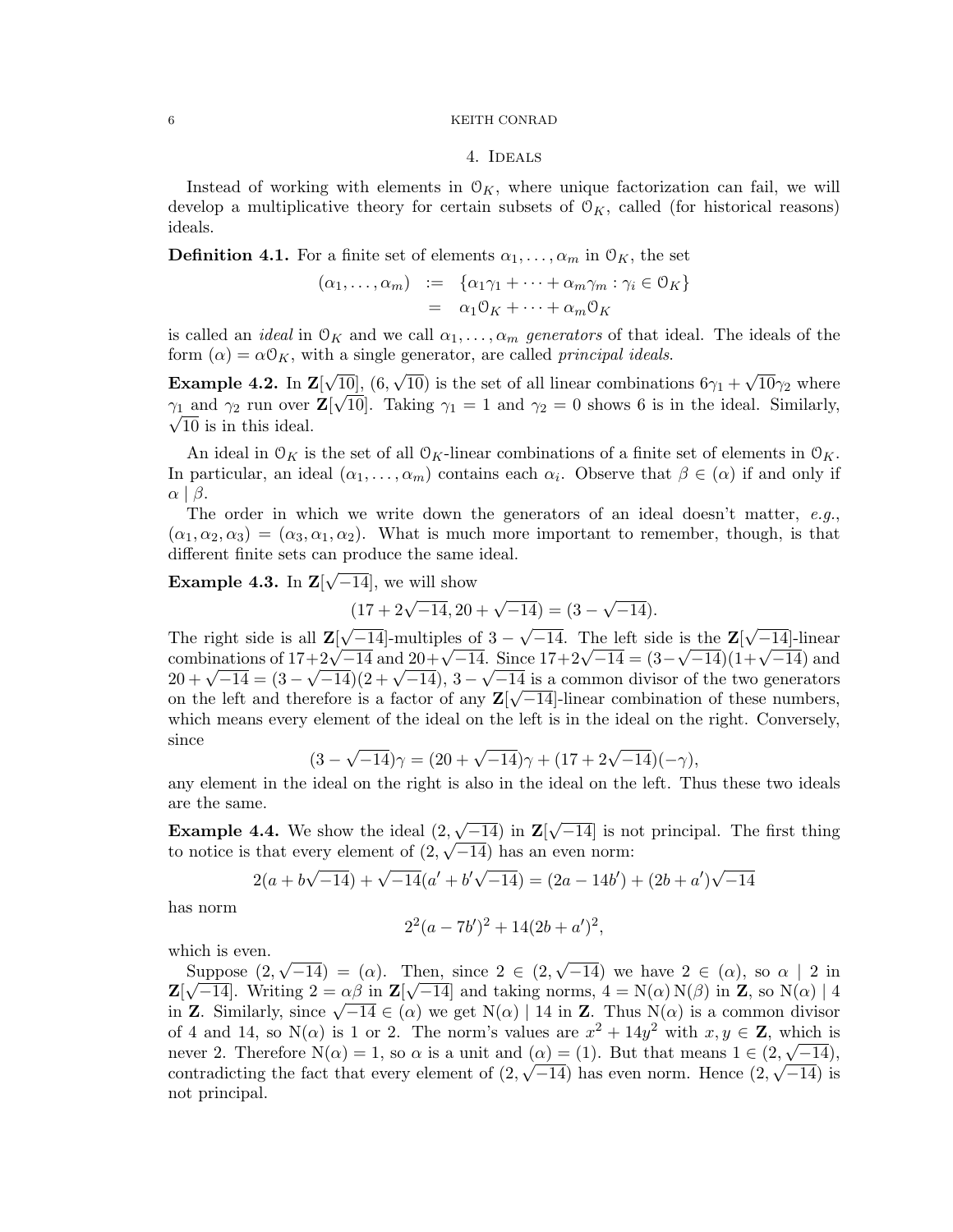We will generally denote ideals with small gothic letters like  $\alpha$  and  $\beta$ . The key algebraic properties of an ideal are twofold. First, an ideal is closed under addition. Second, an ideal "swallows up" multiplication by any element of  $\mathcal{O}_K$ . That is, if  $\mathfrak{a}$  is an ideal and  $\alpha \in \mathfrak{a}$  then  $\gamma \alpha \in \mathfrak{a}$  for any  $\gamma \in \mathcal{O}_K$ . The reason is that an  $\mathcal{O}_K$ -multiple of an  $\mathcal{O}_K$ -linear combination of numbers is again an  $\mathcal{O}_K$ -linear combination of the same numbers. Make sure you understand that.

**Example 4.5.** The whole set  $\mathcal{O}_K$  is the ideal (1). More generally, any ideal which contains a unit has to be the ideal (1). After all, an ideal contains any  $\mathcal{O}_K$ -multiple of any element inside it, and every element of  $\mathcal{O}_K$  is a multiple of any unit. We call (1) the *unit ideal*.

Since ideals can be described with different sets of generators, we will avoid defining any concept about ideals in terms of a choice of generators. However, since it is the generator description that we always make computations with, we will always try to check how a new definition looks in terms of generators for the ideals involved.

<span id="page-6-0"></span>**Theorem 4.6.** Let  $\mathfrak{a} = (\alpha_1, \ldots, \alpha_m)$  and  $\mathfrak{b} = (\beta_1, \ldots, \beta_n)$  be two ideals in  $\mathfrak{O}_K$ . Then the following are equivalent:

- (a)  $\mathfrak{a} \subset \mathfrak{b}$ ,
- (b) each  $\alpha_i$  is in b,
- (c) each  $\alpha_i$  is an  $\mathcal{O}_K$ -linear combination of the  $\beta_j$ 's.

*Proof.* If  $\mathfrak{a} \subset \mathfrak{b}$  then each  $\alpha_i$  belongs to  $\mathfrak{b}$ , which means each  $\alpha_i$  is an  $\mathfrak{O}_K$ -linear combination of the  $\beta_j$ 's. This shows  $(a) \Rightarrow (b) \Rightarrow (c)$ . Finally, if each  $\alpha_i$  is an  $\mathcal{O}_K$ -linear combination of the  $\beta_j$ 's then each  $\alpha_i$  is in b, so (since b is closed under  $\mathcal{O}_K$ -scaling and addition) any sum of  $\mathcal{O}_K$ -multiples of the different  $\alpha_i$ 's is in b. That is what a typical element of  $\mathfrak a$  looks like, so  $\mathfrak{a} \subset \mathfrak{b}$ .

<span id="page-6-1"></span>**Corollary [4](#page-6-0).7.** In the notation of Theorem 4.6, we have  $a = b$  if and only if every  $\alpha_i$  is an  $\mathcal{O}_K$ -linear combination of the  $\beta_i$ 's and every  $\beta_i$  is an  $\mathcal{O}_K$ -linear combination of the  $\alpha_i$ 's.

*Proof.* To say  $\mathfrak{a} = \mathfrak{b}$  means  $\mathfrak{a} \subset \mathfrak{b}$  and  $\mathfrak{b} \subset \mathfrak{a}$ . Use Theorem [4.6](#page-6-0) to interpret these inclusions in terms of linear combinations.

**Example 4.8.** For  $\alpha_1$  and  $\alpha_2$  in  $\mathcal{O}_K$ ,  $(\alpha_1, \alpha_2) = (\alpha_1, \alpha_2 + \gamma \alpha_1)$  for any  $\gamma \in \mathcal{O}_K$ .

Example 4.9. In Z[ Example 4.9. In  $\mathbf{Z}[\sqrt{-14}]$ ,  $(2, 1 + \sqrt{-14}) = (1)$  because  $(2, 1 + \sqrt{-14})$  contains  $(1 + \sqrt{-14})$  $\overline{-14}(1-\sqrt{-14})=15$ , which is relatively prime to 2 in **Z**, so we know how to write 1 as a combination of 2 and 15: √

$$
1 = 15 - 7 \cdot 2 = (1 - \sqrt{-14})(1 + \sqrt{-14}) - 7 \cdot 2.
$$

This exhibits 1 as an element of  $(2, 1 + \sqrt{-14})$ , so this is the unit ideal.

Example 4.10. In  $\mathbf{Z}$ √  $[-14]$ ,

$$
(2+\sqrt{-14}, 7+2\sqrt{-14}) = (3, 1-\sqrt{-14}).
$$

because

$$
(7+2\sqrt{-14}) - 2(2+\sqrt{-14}) = 3, \quad (7+2\sqrt{-14}) - 3(2+\sqrt{-14}) = 1 - \sqrt{-14}
$$

and

$$
3 - (1 - \sqrt{-14}) = 2 + \sqrt{-14}, \quad 3 \cdot 3 - 2(1 - \sqrt{-14}) = 7 + 2\sqrt{-14}.
$$

Is the ideal  $(3, 1−$  $\overline{-14}$ ) the unit ideal? No, because as in Example [4.4](#page-5-0) a calculation shows is the ideal  $(3, 1 - \sqrt{-14})$  the unit ideal! No, because as in example 4.4 a calculate every element of  $(3, 1 - \sqrt{-14})$  has norm divisible by 3, so  $1 \notin (3, 1 + \sqrt{-14})$ .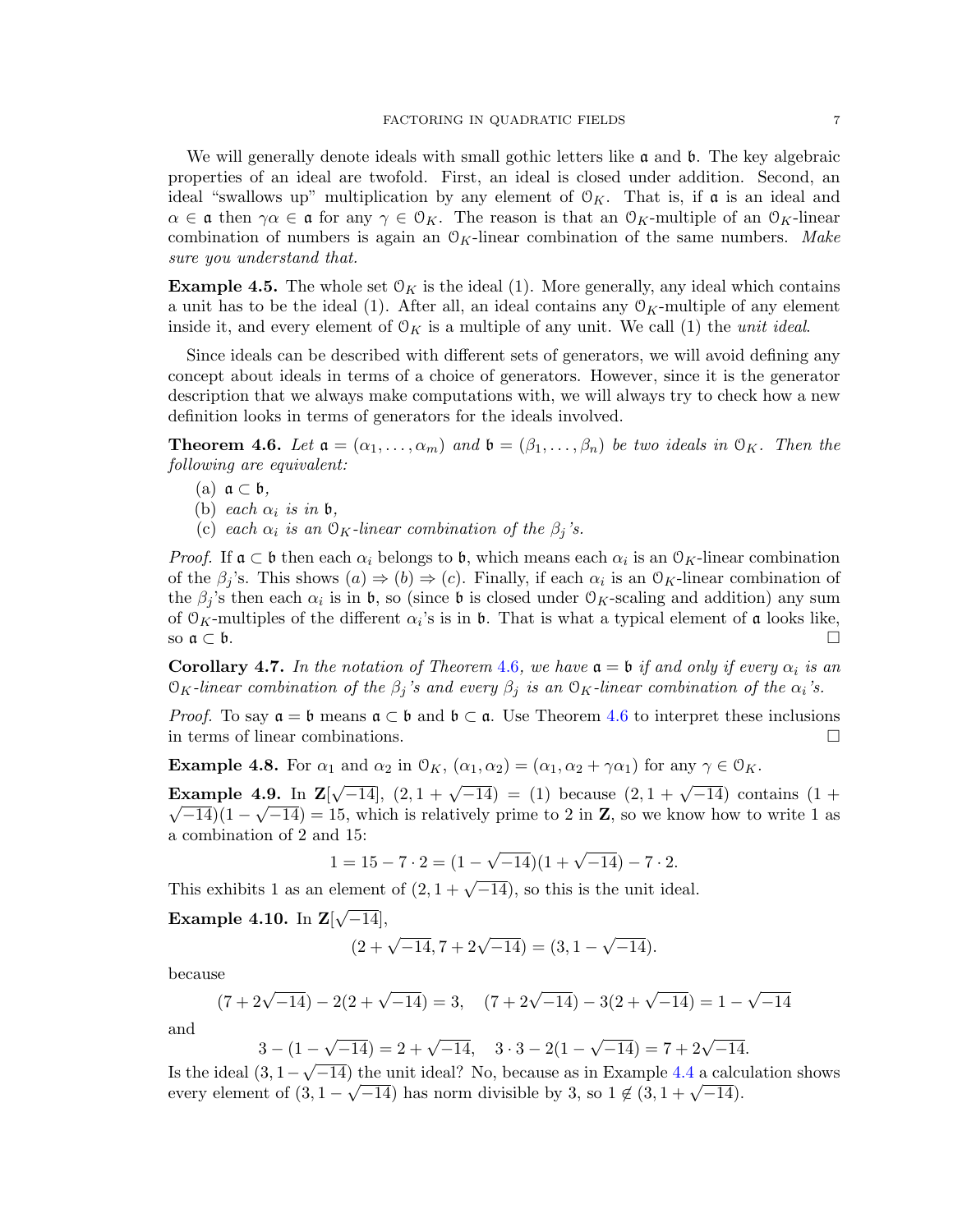Example 4.11. In  $\mathbf{Z}[\ ]$ √  $[-14]$ ,

$$
(4 + \sqrt{-14}, 2 - \sqrt{-14}, 7 - 2\sqrt{-14}, 7 + \sqrt{-14}) = (3, 1 + \sqrt{-14}).
$$

To show the right side is in the left side,  $-2(2 \overline{-14}$ ) + (7 – 2 To show the right side is in the left side,  $-2(2-\sqrt{-14}) + (7-2\sqrt{-14}) = 3$  and  $2(4+\sqrt{-14}) = -3$ S show the right side is in the left side,  $-2(2-\sqrt{-14}) + (7-2\sqrt{-14}) = 3$  and  $2(4+\sqrt{-14}) - (7+\sqrt{-14}) = 1+\sqrt{-14}$ . It is left to the reader to express each generator on the  $\sqrt{-14}$  – ( $\ell + \sqrt{-14}$ ) = 1 +  $\sqrt{-14}$ . It is left to the reader to e<br>left side as a  $\mathbf{Z}[\sqrt{-14}]$ -linear combination of 3 and  $1 + \sqrt{-14}$ .

<span id="page-7-2"></span>**Theorem 4.12.** If an ideal in  $O_K$  contains two elements of **Z** which are relatively prime then the ideal is the unit ideal. In particular, an ideal is the unit ideal if it contains two elements whose norms are relatively prime in Z.

*Proof.* Let  $\boldsymbol{\alpha}$  be an ideal and a and b be elements of  $\boldsymbol{\alpha}$  which are in **Z** and relatively prime. We can write  $1 = ax + by$  for some x and y in Z. The right side is in  $\mathfrak{a}$ , so  $1 \in \mathfrak{a}$ , so  $\mathfrak{a} = (1)$ .

Since the norm of any  $\alpha \in \mathfrak{a}$  is also in  $\mathfrak{a}$  (because  $N(\alpha)$  is a multiple of  $\alpha$  and ideals contain any multiple of their elements), two relatively prime norms of elements in  $\alpha$  are themselves elements of  $\mathfrak{a}$ . So  $\mathfrak{a} = (1)$  by the previous paragraph.

<span id="page-7-0"></span>**Theorem 4.13.** Any ideal in  $\mathcal{O}_K$  which has a set of generators from **Z** is a principal ideal.

*Proof.* Let  $\mathfrak{a} = (a_1, \ldots, a_m)$  where  $a_i \in \mathbb{Z}$ . Let d be the greatest common divisor of the  $a_i$ 's in **Z**. Then every  $a_i$  is a **Z**-multiple of d, so any element of **a** is divisible by d in  $\mathcal{O}_K$ . This shows  $\mathfrak{a} \subset (d) = d\mathcal{O}_K$ . Conversely, generalizing the fact that the greatest common divisor of two integers is a Z-linear combination of them, it is possible to write  $d = c_1a_1 + \cdots + c_ma_m$ for some  $c_i \in \mathbf{Z}$  (check!), so any  $\mathcal{O}_K$ -multiple of d is an  $\mathcal{O}_K$ -linear combination of the  $a_i$ 's. This shows  $(d) \subset \mathfrak{a}$ , so  $\mathfrak{a} = (d)$ .

The point of Theorem [4.13](#page-7-0) is that it tells us that if we happen to find an ideal with generators all taken from Z, we can write the ideal in a much simpler form with a single generator from Z. This will play a role in the key theorem about ideals (Theorem [5.4\)](#page-12-0).

<span id="page-7-3"></span>**Theorem 4.14.** For  $\alpha$  and  $\beta$  in  $\mathcal{O}_K$ ,  $(\alpha) = (\beta)$  if and only if  $\alpha$  and  $\beta$  are equal up to multiplication by a unit in  $\mathcal{O}_K$ .

*Proof.* Since  $(\alpha) = (0)$  if and only if  $\alpha = 0$  (a principal ideal with a nonzero generator contains a nonzero element), we may assume that the common principal ideal  $(\alpha) = (\beta)$  is not (0) since otherwise we are in a trivial case.

By Corollary [4.7,](#page-6-1)  $(\alpha) = (\beta)$  is equivalent to  $\alpha \in (\beta)$  and  $\beta \in (\alpha)$ , *i.e.*,  $\alpha$  being a multiple of  $\beta$  and  $\beta$  being a multiple of  $\alpha$ . Writing  $\alpha = \beta \gamma$  and  $\beta = \alpha \gamma'$ , this requires  $\alpha = \alpha \gamma' \gamma$ . Since  $\alpha \neq 0$  we get  $1 = \gamma' \gamma$ , so  $\gamma$  and  $\gamma'$  are units in  $\mathcal{O}_K$ . Thus  $\alpha$  and  $\beta$  are equal up to unit multiple. Conversely, if  $\alpha$  and  $\beta$  are equal up to unit multiple then they are multiples of each other so  $(\alpha) = (\beta)$ .

Now we define multiplication of ideals.

<span id="page-7-1"></span> $\sum_{k=1}^r x_k y_k$ , with  $r \ge 1$ ,  $x_k \in \mathfrak{a}$  and  $y_k \in \mathfrak{b}$ . **Definition 4.15.** For ideals **a** and **b** in  $\mathcal{O}_K$ , the *product* **ab** is the set of all finite sums

Where does this definition come from and why is  $\alpha\beta$  an ideal? Well, whatever the product of a and b ought to mean, it should at least be an ideal containing the pairwise products  $xy$ where  $x \in \mathfrak{a}$  and  $y \in \mathfrak{b}$ . Then, since an ideal has to be closed under addition, the product of **a** and **b** should include all finite sums  $\sum_{k=1}^{r} x_k y_k$  with  $x_k \in \mathfrak{a}$  and  $y_k \in \mathfrak{b}$ . This is exactly what Definition [4.15](#page-7-1) is about. The following theorem shows, in terms of generators, why ab is an ideal.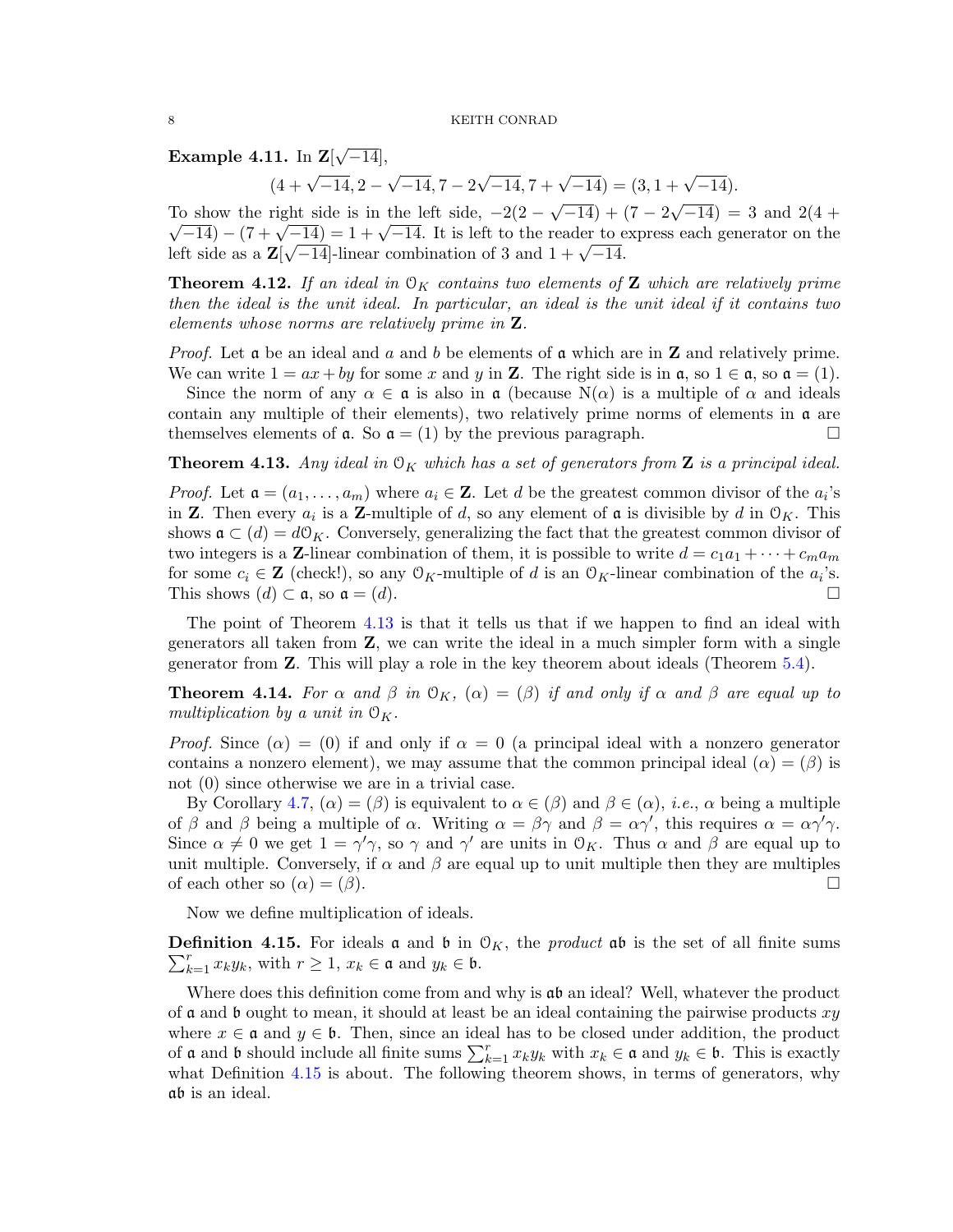<span id="page-8-1"></span>**Theorem 4.16.** If  $a = (\alpha_1, \ldots, \alpha_m)$  and  $b = (\beta_1, \ldots, \beta_n)$  then

<span id="page-8-0"></span> $\mathfrak{a}\mathfrak{b} = (\alpha_1\beta_1, \ldots, \alpha_i\beta_i, \ldots, \alpha_m\beta_n).$ 

*Proof.* Any element of ab has the form  $x_1y_1 + \cdots + x_ry_r$  where  $x_k \in \mathfrak{a}$  and  $y_k \in \mathfrak{b}$ . We can write each  $x_k$  as an  $\mathcal{O}_K$ -linear combination of the  $\alpha_i$ 's and each  $y_k$  as an  $\mathcal{O}_K$ -linear combination of the  $\beta_i$ 's. Multiplying out the product  $x_k y_k$  shows it is an  $\mathcal{O}_K$ -linear combination of the  $\alpha_i\beta_j$ 's. Then a sum of such products is another  $\mathcal{O}_K$ -linear combination of the  $\alpha_i\beta_j$ 's, so the elements of ab do lie in the ideal  $(\alpha_1\beta_1,\ldots,\alpha_i\beta_i,\ldots,\alpha_m\beta_n)$ . Conversely, every element of this ideal is an  $\mathcal{O}_K$ -linear combination of the  $\alpha_i\beta_j$ 's, so it is a sum

(4.1) 
$$
\sum_{i=1}^{m} \sum_{j=1}^{n} \gamma_{ij} \alpha_i \beta_j
$$

where  $\gamma_{ij} \in \mathcal{O}_K$ . Since  $\gamma_{ij} \alpha_i \in \mathfrak{a}$  and  $\beta_j \in \mathfrak{b}$ , the sum  $(4.1)$  is of the form  $\sum_{k=1}^r x_k y_k$  with  $x_k \in \mathfrak{a}$  and  $y_k \in \mathfrak{b}$ , so the sum belongs to  $\mathfrak{a}\mathfrak{b}$ .

<span id="page-8-3"></span>**Example 4.17.** We compute a product of ideals in  $\mathbf{Z}$ pute a product of ideals in  $\mathbf{Z}[\sqrt{-14}]$ . Let  $\mathfrak{a} = (5 + \sqrt{-14}, 2 + \sqrt{-14})$ **Example 4.17.** We compute a product<br>and  $\mathfrak{b} = (4 + \sqrt{-14}, 2 - \sqrt{-14})$ . Then

$$
\begin{array}{rcl}\n\mathfrak{a}\mathfrak{b} & = & (5 + \sqrt{-14}, 2 + \sqrt{-14})(4 + \sqrt{-14}, 2 - \sqrt{-14}) \\
& = & (6 + 9\sqrt{-14}, -6 + 6\sqrt{-14}, 24 - 3\sqrt{-14}, 18).\n\end{array}
$$

This can be simplified to (6, 3  $\overline{-14}$ ). Each of the four generators above is easily a linear This can be simplified to  $(0, 3\sqrt{-14})$ . Each of the four generators above is easily a linear combination of 6 and  $3\sqrt{-14}$  (even with **Z**-coefficients, but we always allow for **Z**[ $\sqrt{-14}$ ] coefficients). For the reverse inclusion, from the first two generators we can get (by doubling the first, tripling the second, and subtracting) 30 in the ideal. Since 18 is in the ideal, as the last generator, so is  $6 = 18 \cdot 2 - 30$ . Once we have 6 in the ideal we immediately get  $3\sqrt{-14} = 6 \cdot 4 - (24 - 3\sqrt{-14})$  in the ideal, so  $\mathfrak{ab} = (6, 3\sqrt{-14})$ .

Corollary 4.18. For ideals  $\mathfrak a$  and  $\mathfrak b$ ,  $\mathfrak ab = (0)$  if and only if  $\mathfrak a = (0)$  or  $\mathfrak b = (0)$ .

*Proof.* If  $a = (0)$  or  $b = (0)$  then the product  $ab$  is (0) from the formula in Theorem [4.16.](#page-8-1) If  $\mathfrak{a} \neq (0)$  and  $\mathfrak{b} \neq (0)$ , then  $\mathfrak{a}$  has a nonzero element x and  $\mathfrak{b}$  has a nonzero element y. Then ab contains xy, which is not zero, so  $ab \neq (0)$ .

Corollary 4.19. Multiplication of ideals is commutative and associative. That is, for ideals  $a, b, and c$  in  $\mathcal{O}_K$ ,

$$
\mathfrak{a}\mathfrak{b}=\mathfrak{b}\mathfrak{a},\quad (\mathfrak{a}\mathfrak{b})\mathfrak{c}=\mathfrak{a}(\mathfrak{b}\mathfrak{c}).
$$

*Proof.* Let **a** have generators  $\alpha_i$ , **b** have generators  $\beta_j$ , and **c** have generators  $\gamma_k$ . Then, by Theorem [4.16,](#page-8-1) ab is the ideal with generators  $\alpha_i\beta_j$  and ba is the ideal with generators  $\beta_j\alpha_i$ . These are the same sets of generators, so  $\mathfrak{ab} = \mathfrak{ba}$ . Generators of  $(\mathfrak{ab})\mathfrak{c}$  are the products  $(\alpha_i\beta_j)\gamma_k$  and generators for  $\mathfrak{a}(\mathfrak{bc})$  are the products  $\alpha_i(\beta_j\gamma_k)$ . These are the same generators, so  $(a\mathfrak{b})\mathfrak{c} = \mathfrak{a}(\mathfrak{b}\mathfrak{c})$ .

<span id="page-8-2"></span>**Corollary 4.20.** For an ideal  $a = (\alpha_1, \ldots, \alpha_m)$  and a principal ideal  $(\gamma)$ ,

$$
(\gamma)\mathfrak{a}=(\gamma\alpha_1,\ldots,\gamma\alpha_m).
$$

In particular, the unit ideal  $(1) = \mathcal{O}_K$  is an identity for multiplication and  $(\alpha)(\beta) = (\alpha\beta)$ .

*Proof.* This is immediate from Theorem [4.16.](#page-8-1)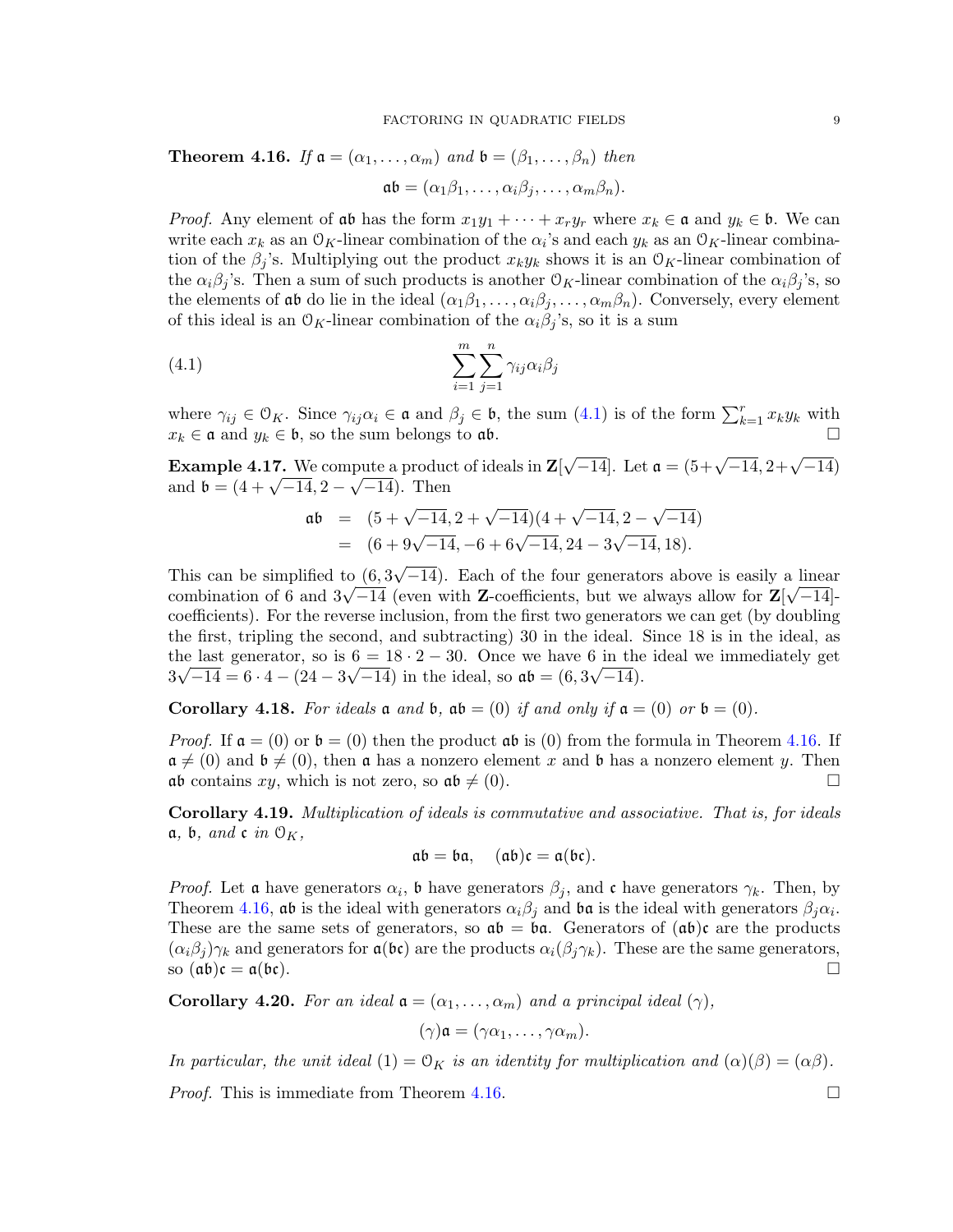**Example 4.21.** In Example  $4.4$  we showed the ideal  $(2, 4)$ √  $-14)$  in  $\mathbf{Z}$ [ √ −14] is not principal. We will show this in a different way now. Squaring the ideal,

<span id="page-9-1"></span>
$$
(2, \sqrt{-14})^2 = (2, \sqrt{-14})(2, \sqrt{-14}) = (4, 2\sqrt{-14}, -14) = (2)(2, \sqrt{-14}, -7).
$$

Since 2 and 7 are relatively prime in  $\mathbf{Z}$ ,  $(2, 1)$  $\overline{-14}, -7$  = (1) by Theorem [4.12.](#page-7-2) Therefore

(4.2) 
$$
(2, \sqrt{-14})^2 = (2)(1) = (2).
$$

If (2, √  $\overline{-14}$  = ( $\alpha$ ) then  $(2) = (\alpha)^2 = (\alpha^2)$ , so  $\alpha^2 = \pm 2$ . Taking norms, N( $\alpha$ )<sup>2</sup> = 4, so  $N(\alpha) = 2$ . But no element of  $\mathbb{Z}[\sqrt{-14}]$  has norm 2, so we have a contradiction.

**Definition 4.22.** For an ideal  $\mathfrak{a}$ , its conjugate ideal is  $\overline{\mathfrak{a}} := {\overline{\alpha} : \alpha \in \mathfrak{a}}$ .

The next theorem gives a formula for  $\bar{\mathfrak{a}}$  in terms of generators of  $\mathfrak{a}$ , thereby showing that  $\bar{a}$  is an ideal.

**Theorem 4.23.** If  $\mathfrak{a} = (\alpha_1, \ldots, \alpha_m)$  then  $\mathfrak{\overline{a}} = (\overline{\alpha}_1, \ldots, \overline{\alpha}_m)$ . In particular, if  $\mathfrak{a} = (\alpha)$  is principal then  $\overline{\mathfrak{a}} = (\overline{\alpha})$  is also principal. For any ideals  $\mathfrak{a}$  and  $\mathfrak{b}$ ,  $\overline{\mathfrak{a}} \overline{\mathfrak{b}}$  and  $\overline{\overline{\mathfrak{a}}} = \mathfrak{a}$ .

*Proof.* An element of a has the form  $\sum_{i=1}^{m} \gamma_i \alpha_i$  with  $\gamma_i \in \mathcal{O}_K$ . Its conjugate is  $\sum_{i=1}^{m} \overline{\gamma}_i \overline{\alpha}_i$ , so  $\overline{\mathfrak{a}} \subset (\overline{\alpha}_1,\ldots,\overline{\alpha}_m)$ . Any element of  $(\overline{\alpha}_1,\ldots,\overline{\alpha}_m)$  is a sum  $\sum_{i=1}^m \delta_i \overline{\alpha}_i$ , which is the conjugate of  $\sum_{i=1}^m \overline{\delta}_i \alpha_i \in \mathfrak{a}$ , so  $(\overline{\alpha}_1, \ldots, \overline{\alpha}_m) \subset \overline{\mathfrak{a}}$ . Thus  $\overline{\mathfrak{a}} = (\overline{\alpha}_1, \ldots, \overline{\overline{\alpha}_m})$ . The rest of the theorem is left to the reader to prove.  $\Box$ 

**Example 4.24.** When an *element* of  $O_K$  is equal to its conjugate then it is in **Z**. But when an *ideal* in  $\mathcal{O}_K$  is equal to its conjugate, it need not be an ideal with generators from **Z**. For instance, in  $\mathbf{Z}[\sqrt{-14}]$  we have  $(2,\sqrt{-14}) = (2,-\sqrt{-14}) = (2,\sqrt{-14})$ , so the ideal  $(2,\sqrt{-14})$ is equal to its conjugate. This ideal does not have a set of generators from Z, since if it did then it would be a principal ideal (Theorem [4.13\)](#page-7-0) and we know this ideal is not principal (Example [4.4\)](#page-5-0).

<span id="page-9-2"></span>**Example 4.25.** We will prove that the ideal  $(3, 1 + \sqrt{-14})$  in Z √  $\overline{-14}$  is not principal and not equal to its conjugate ideal. To begin, we check that

(4.3) 
$$
(3, 1 + \sqrt{-14})(3, 1 - \sqrt{-14}) = (3).
$$

Multiplying together the generators,

<span id="page-9-0"></span>
$$
(3, 1 + \sqrt{-14})(3, 1 - \sqrt{-14}) = (9, 3 - 3\sqrt{-14}, 3 + 3\sqrt{-14}, 15)
$$
  
= (3)(3, 1 - \sqrt{-14}, 1 + \sqrt{-14}, 5),

and the second ideal on the right contains 3 and 5, which are relatively prime in  $\mathbf{Z}$ , so the and the second ideal on the right contains 3 and 5, which are relatively prime in  $\mathbb{Z}$ , so the second ideal is (1). Thus  $(3, 1 + \sqrt{-14})(3, 1 - \sqrt{-14}) = (3)(1) = (3)$  and  $(4.3)$  is established.

Suppose, to argue by contradiction, that  $(3, 1 + \sqrt{-14}) = (3)(1) = (3)$  and  $(4.3)$  is established.<br>Suppose, to argue by contradiction, that  $(3, 1 + \sqrt{-14}) = (\alpha)$  is a principal ideal. Then [\(4.3\)](#page-9-0) becomes  $(\alpha)(\overline{\alpha}) = (3)$ . The product  $(\alpha)(\overline{\alpha})$  is  $(\alpha\overline{\alpha}) = (N(\alpha))$ , so for this to be (3) requires  $N(\alpha) = \pm 3$ . But norms on  $\mathbf{Z}[\sqrt{-14}]$  are positive and never equal 3. (The equation requires  $N(\alpha) = \pm 3$ . But norms on  $\mathbb{Z}[\sqrt{-14}]$  are positive and never equal 3. (The equation  $x^2 + 14y^2 = 3$  has no solutions in **Z**.) Hence we have a contradiction and  $(3, 1 + \sqrt{-14})$  is not principal.

t principai.<br>To show  $(3, 1 + \sqrt{-14})$  does not equal its conjugate ideal, assume otherwise. Then  $(4.3)$ Fo show (3,  $1 + \sqrt{-14}$ ) does not equal its conjugate ideal, assume otherwise. Then (4.3) becomes  $(3, 1 + \sqrt{-14})^2 = (3)$ . But we can compute the square of that ideal independently:

$$
(3, 1 + \sqrt{-14})^2 = (3, 1 + \sqrt{-14})(3, 1 + \sqrt{-14})
$$
  
= (9, 3 + 3 $\sqrt{-14}$ , -13 + 2 $\sqrt{-14}$ ).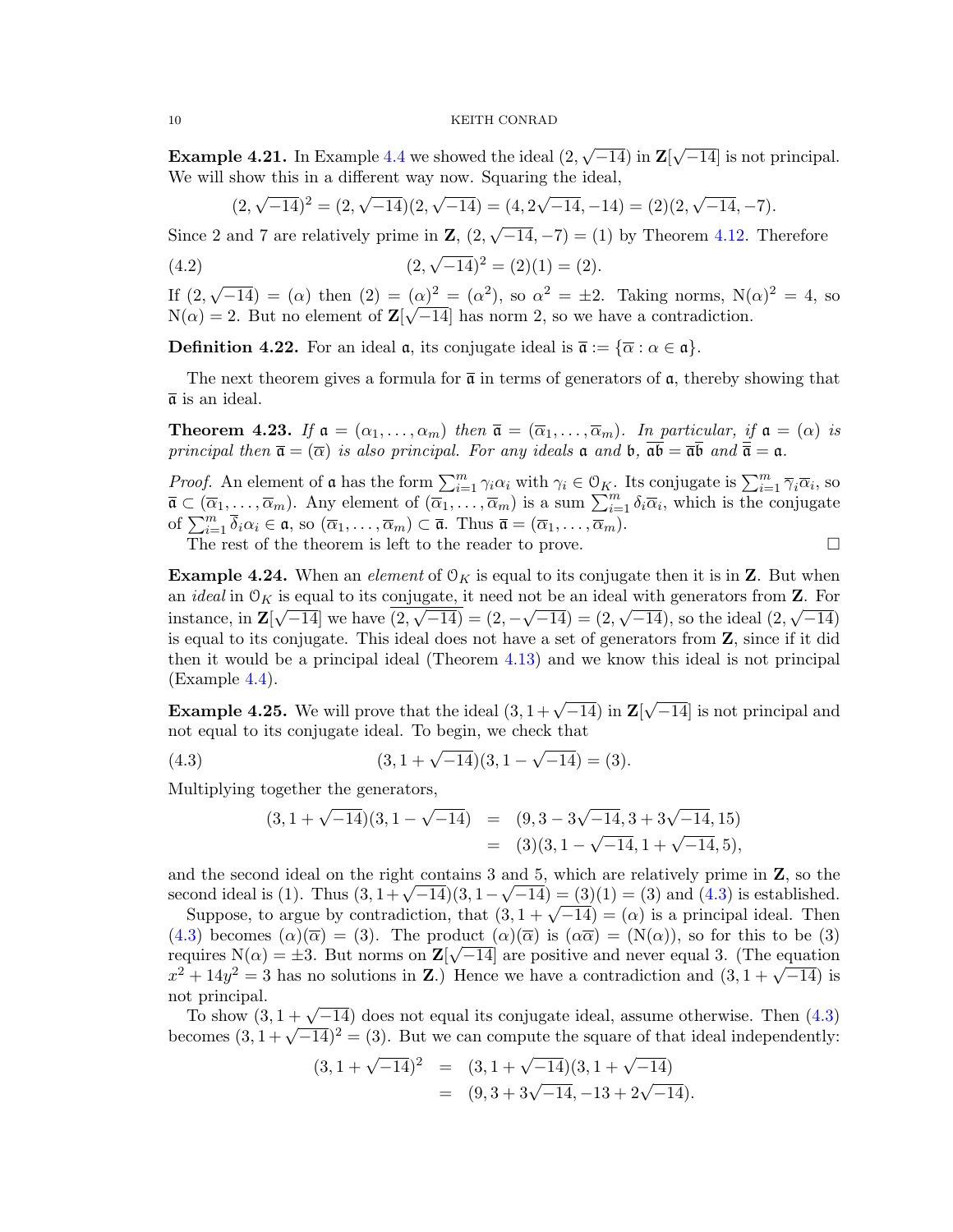This is not (3) since  $-13 + 2\sqrt{-14} \notin (3)$ : multiples of 3 in **Z**[ √ −14] have the coefficients of 1 ms is not (5) since  $-15 + 2\sqrt{-1}$ <br>1 and  $\sqrt{-14}$  both divisible by 3.

Having spent some time with multiplication of ideals, we turn to divisibility of ideals.

**Definition 4.26.** Set  $\alpha \mid b$  if  $b = \alpha c$  for some ideal c. We say  $\alpha$  *divides*  $b$  and that  $b$  is a multiple of a, or that a is a factor or divisor of b.

The first important property of ideal divisibility is that, on principal ideals, it exactly reflects divisibility of the generators as elements of  $\mathcal{O}_K$ .

<span id="page-10-0"></span>**Theorem 4.27.** For  $\alpha$  and  $\beta$  in  $\mathcal{O}_K$ ,  $(\alpha) |(\beta)$  as ideals if and only if  $\alpha | \beta$  in  $\mathcal{O}_K$ .

*Proof.* Suppose  $\alpha \mid \beta$  in  $\mathcal{O}_K$ . Then  $\beta = \alpha \gamma$  for some  $\gamma \in \mathcal{O}_K$ . Passing to principal ideals,  $(\beta) = (\alpha \gamma) = (\alpha)(\gamma)$ , so  $(\alpha) | (\beta)$ . Assume, conversely, that  $(\alpha) | (\beta)$ , so  $(\beta) = (\alpha)\mathfrak{c}$  for some ideal **c**. Write  $\mathbf{c} = (\gamma_1, \dots, \gamma_r)$ , so

$$
(\beta)=(\alpha\gamma_1,\ldots,\alpha\gamma_r).
$$

Then  $\beta$ , as an element of  $(\beta)$ , is an  $\mathcal{O}_K$ -linear combination of the products  $\alpha \gamma_k$ :

$$
\beta = \sum_{k=1}^{r} \delta_k \alpha \gamma_k = \alpha \sum_{k=1}^{r} \delta_k \gamma_k,
$$

so  $\alpha \mid \beta$  in  $\mathcal{O}_K$ .

<span id="page-10-2"></span>**Theorem 4.28.** For  $\alpha \in \mathcal{O}_K$  and ideal  $\mathfrak{b} = (\beta_1, \dots, \beta_m)$  in  $\mathcal{O}_K$ , the following are equivalent:

- $\bullet$   $(\alpha)$  |  $\mathfrak{b}$ ,
- $\alpha \mid \beta_j$  for all j,
- $(\alpha) \supset {\mathfrak b}.$

*Proof.* If  $(\alpha) | \mathfrak{b}$  then  $\mathfrak{b} = (\alpha) \mathfrak{c}$  for some ideal  $\mathfrak{c}$ . Write  $\mathfrak{c} = (\gamma_1, \ldots, \gamma_n)$ , so  $\mathfrak{b} = (\alpha \gamma_1, \ldots, \alpha \gamma_n)$ . It follows that every element of b is divisible by  $\alpha$ , so in particular  $\alpha \mid \beta_i$  for each j. Therefore  $\beta_j \in (\alpha)$  for all j, so  $\mathfrak{b} \subset (\alpha)$ . Finally, from this inclusion we can write each  $\beta_j$  as a multiple of  $\alpha$ , so b has the ideal  $(\alpha)$  as a factor.

<span id="page-10-1"></span>**Theorem 4.29.** For ideals **a** and **b**, if **a** | **b** then  $\mathfrak{a} \supset \mathfrak{b}$ . In particular, if  $\mathfrak{a} \mid \mathfrak{b}$  and  $\mathfrak{b} \mid \mathfrak{a}$ then  $\mathfrak{a} = \mathfrak{b}$ .

*Proof.* Suppose  $\mathfrak{a} \mid \mathfrak{b}$ , say  $\mathfrak{b} = \mathfrak{a} \mathfrak{c}$ . Write  $\mathfrak{a} = (\alpha_1, \dots, \alpha_m)$  and  $\mathfrak{c} = (\gamma_1, \dots, \gamma_n)$ . Then  $\mathfrak{b}$  is the ideal generated by the products  $\alpha_i \gamma_j$ . Since ideals, like a, swallow up multiplication by all of  $\mathcal{O}_K$ ,  $\alpha_i \gamma_k \in \mathfrak{a}$  for all i and k. Then any sum of  $\mathcal{O}_K$ -multiples of these products is in  $\alpha$ , which means all elements of  $\beta$  are in  $\alpha$ .

Let's summarize the situation right now. We have replaced multiplication and divisibility among elements of  $O_K$  with multiplication and divisibility among ideals in  $O_K$ . Insofar as elements of  $\mathcal{O}_K$  are concerned, their multiplicative and divisibility relations are accurately reflected in the behavior of the principal ideals they generate. This is what the end of Corollary [4.20](#page-8-2) and Theorem [4.27](#page-10-0) tell us. (Moreover, by Theorem [4.14,](#page-7-3) replacing elements with principal ideals lets us suppress unit multiple ambiguities.) What do we gain by using ideals in place of elements? We can save unique factorization!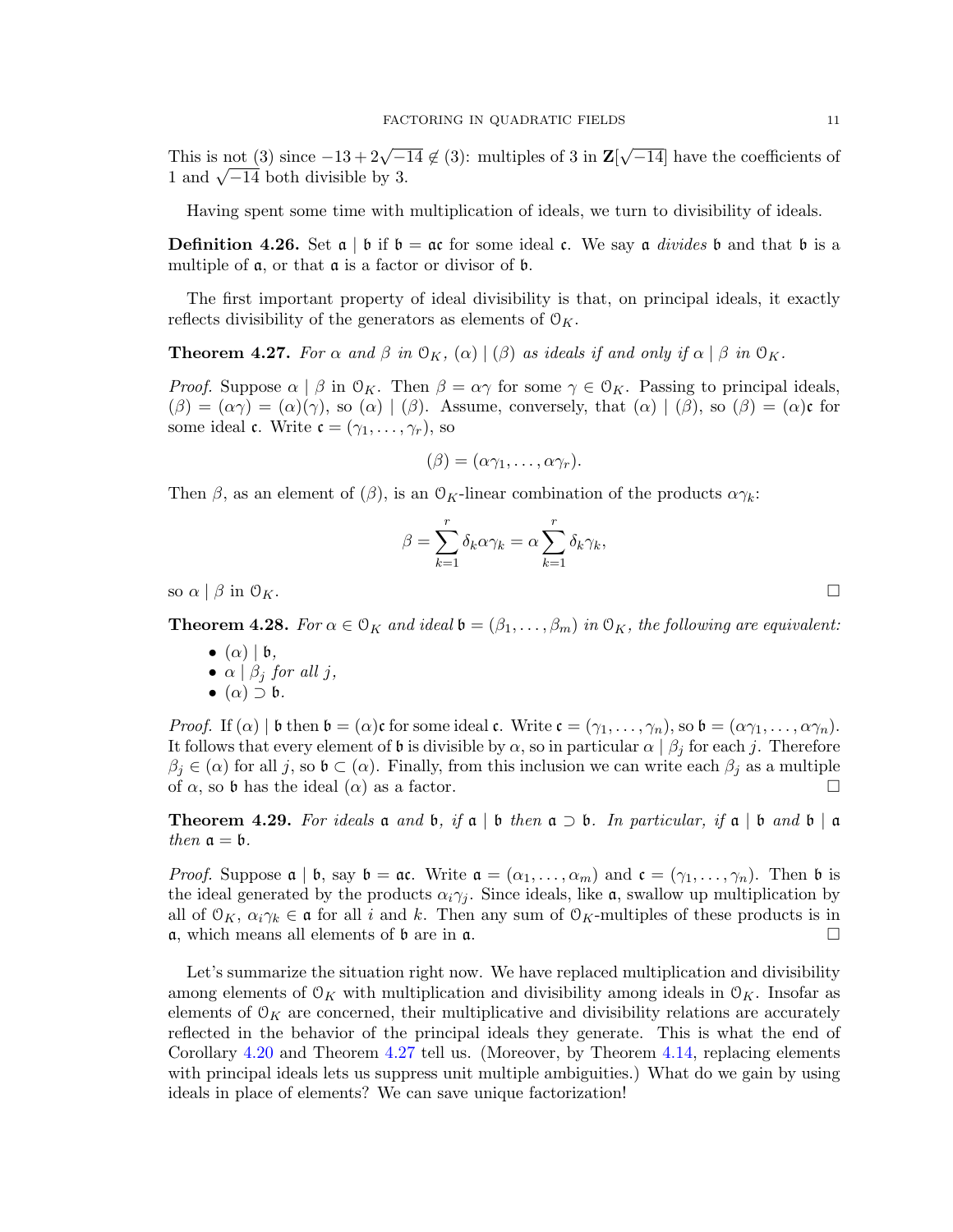<span id="page-11-2"></span>Example 4.30. Let  $\mathfrak{p} = (3, 1 + \sqrt{-14})$  and  $\mathfrak{q} = (5, 1 + \sqrt{-14})$ . We saw in [\(4.3\)](#page-9-0) that **Example 4.50.** Let  $\mathbf{p} = (3, 1 + \sqrt{-14})$  and  $\mathbf{q} = (3, 1 + \sqrt{-14})$ . We saw in (4.5) that <br>(3) =  $\mathbf{p}\bar{\mathbf{p}}$ . In a similar way, (5) =  $\mathbf{q}\bar{\mathbf{q}}$ ,  $\mathbf{p}\mathbf{q} = (1 + \sqrt{-14})$ , and  $\bar{\mathbf{p}}\bar{\mathbf{q}} = (1 - \sqrt{-14})$ . Then th principal ideal (15) can be factored as

$$
(15) = (3)(5) = \mathfrak{p}\overline{\mathfrak{p}}\mathfrak{q}\overline{\mathfrak{q}}
$$

and as

$$
(15) = (1 + \sqrt{-14})(1 - \sqrt{-14}) = \mathfrak{p}\mathfrak{q}\overline{\mathfrak{p}}\overline{\mathfrak{q}}.
$$

From the viewpoint of factoring the element  $15, (3.3)$  $15, (3.3)$  shows it has non-unique irreducible factorizations. But if we replace those irreducible factors by the principal ideals they genractorizations. But if we replace those irreducible factors by the principal ideals they generate, they no longer look irreducible (each of the principal ideals  $(3)$ , $(5)$ ,  $(1 + \sqrt{-14})$ , and  $(1 - \sqrt{-14})$  factors into a product of ideals as described just above with p, q, and their conjugate ideals) and in fact the non-unique factorization disappears: all that is happening on the level of ideals is that certain (non-principal) ideals are being multiplied in different ways. Similarly, [\(3.4\)](#page-4-0) is not strange on the level of ideal factorizations, since  $(3)^4 = \mathfrak{p}^4 \overline{\mathfrak{p}}^4$ , ways. Similarly,  $(3.4)$  is not s<br> $(5 + 2\sqrt{-14}) = \mathfrak{p}^4$ , and  $(5 - 2)$ √  $\overline{-14}$ ) =  $\overline{p}^4$  for p as above. (It is left to the reader to check  $(3 + 2\sqrt{-14}) = \mathfrak{p}$ , and  $(3 - 2\sqrt{-14}) = \mathfrak{p}$  for  $\mathfrak{p}$  as above. (it is in these formulas for  $\mathfrak{p}^4$  and  $\bar{\mathfrak{p}}^4$ . As a first step, check  $\mathfrak{p}^2 = (9, 2 - \sqrt{14})$  $(-14).$ 

Example 4.31. In  $\mathbb{Z}$ [  $\sqrt{-14}$ ,  $2 \cdot (-7) = \sqrt{-14}^2$  is a perfect square and 2 and -7 have no common factors, but 2 and  $-7$  are not perfect squares up to unit multiple (Example [3.18\)](#page-4-2). This mysterious state of affairs is explained when we pass to ideals. Let  $\mathfrak{a} = (2, \sqrt{-14})$  and  $\mathfrak{b} = (7, \sqrt{-14})$ . Then  $(2) = \mathfrak{a}^2$  (see  $(4.2)$ ),  $(-7) = (7) = \mathfrak{b}^2$ , and

$$
\mathfrak{a}\mathfrak{b} = (14, 2\sqrt{-14}, 7\sqrt{-14}, -14) = (\sqrt{-14})(\sqrt{-14}, 2, 7, \sqrt{-14}) = (\sqrt{-14}),
$$

so passing from elements to the principal ideals they generate turns the equation  $2 \cdot (-7) =$  $\sqrt{-14}^2$  into  $\mathfrak{a}^2\mathfrak{b}^2 = (\mathfrak{a}\mathfrak{b})^2$ , and now what we expect should be squares are squares, as ideals.

Our main goal is to show that nonzero ideals in  $\mathcal{O}_K$  admit unique factorization into what we will call prime ideals. The first step, in the next section, is to establish an analogue for ideals of the cancellation law for non-zero integers.

### 5. Cancelling ideals

**Definition 5.1.** An ideal c in  $\mathcal{O}_K$  is called *cancelable* if whenever  $\mathfrak{a}c = \mathfrak{b}c$  for ideals  $\mathfrak{a}$  and **b** in  $\mathcal{O}_K$  we have  $\mathfrak{a} = \mathfrak{b}$ .

Obviously the zero ideal (0) is not cancelable, for the same reason the element 0 can't be cancelled.

<span id="page-11-0"></span>**Theorem 5.2.** Nonzero principal ideals are cancelable. That is, for nonzero  $\gamma$  in  $\mathcal{O}_K$  and ideals **a** and **b**, if  $a(\gamma) = b(\gamma)$  then  $a = b$ .

*Proof.* We will show  $a \subset b$ . The reverse inclusion is handled similarly.

Set  $\mathfrak{a} = (\alpha_1, \ldots, \alpha_m)$  and  $\mathfrak{b} = (\beta_1, \ldots, \beta_n)$ . Then  $\mathfrak{a}(\gamma)$  is generated by the  $\alpha_i \gamma$ 's and  $\mathfrak{b}(\gamma)$ is generated by the  $\beta_j \gamma$ 's. Therefore each  $\alpha_i \gamma$  is an  $\mathcal{O}_K$ -linear combination of the  $\beta_j \gamma$ 's. We can cancel  $\gamma$  to express each  $\alpha_i$  as an  $\mathcal{O}_K$ -linear combination of the  $\beta_i$ 's, so  $\mathfrak{a} \subset \mathfrak{b}$ .

<span id="page-11-1"></span>**Corollary 5.3.** Any nonzero ideal in  $\mathcal{O}_K$  with a nonzero principal multiple is cancelable.

*Proof.* Let c be an ideal with a nonzero principal multiple, say  $c\zeta' = (\gamma)$  with  $\gamma \neq 0$ . Then if  $ac = bc$ , multiply both sides by c' to get  $a(\gamma) = b(\gamma)$ , so  $a = b$  by Theorem [5.2.](#page-11-0)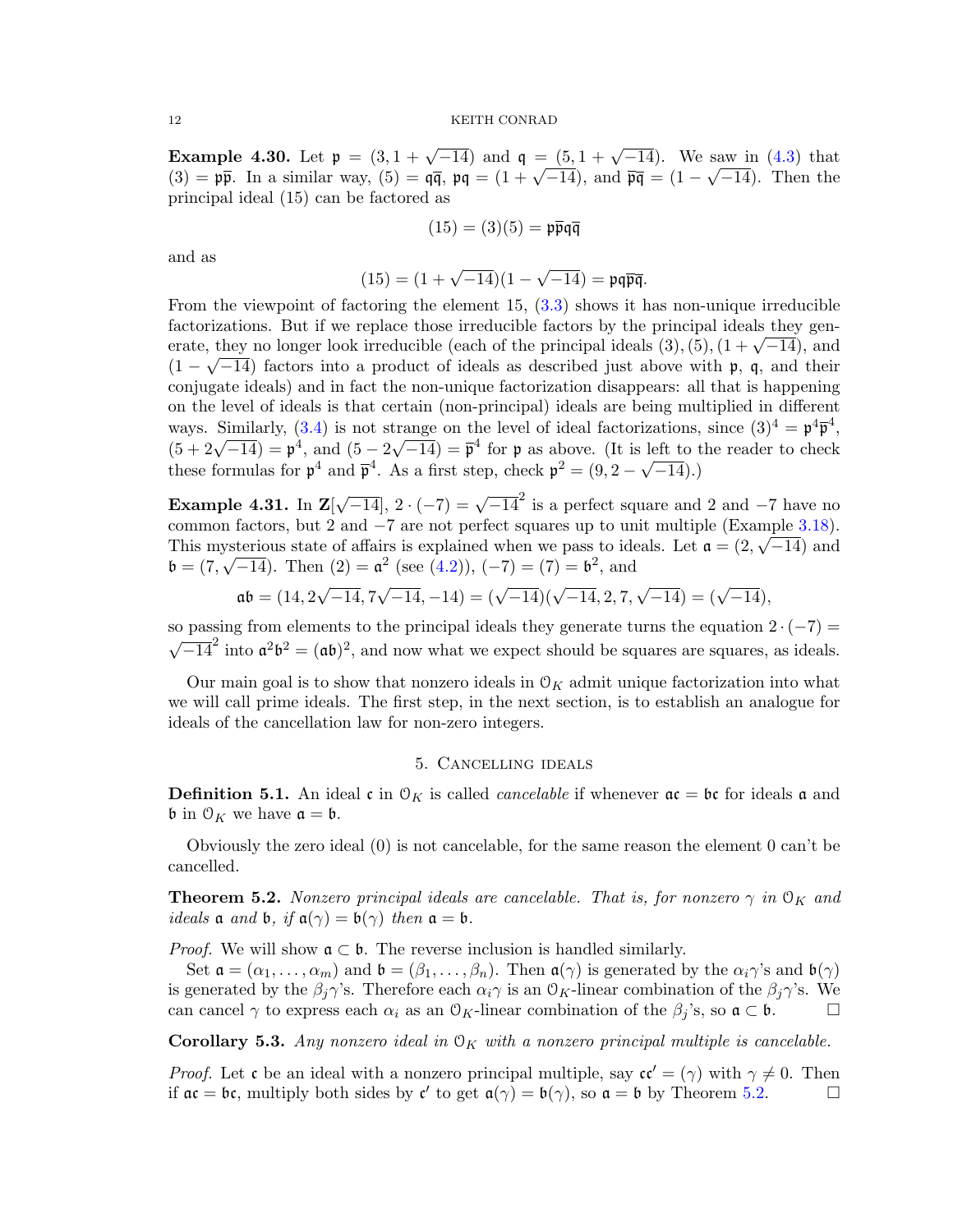It turns out that *every* nonzero ideal in  $O_K$  has a nonzero principal multiple, so by Corollary [5.3](#page-11-1) every nonzero ideal in  $\mathcal{O}_K$  is cancelable. We're going to show ideals have principal multiples using conjugate ideals. Here is the key result, which by Corollary [5.3](#page-11-1) implies that all nonzero ideals in  $\mathcal{O}_K$  are cancelable.

### <span id="page-12-0"></span>**Theorem 5.4.** For any ideal  $\mathfrak{a}$  in  $\mathfrak{O}_K$ , the product  $\mathfrak{a}\bar{\mathfrak{a}}$  is a principal ideal.

Up to this point, we have not used Theorem [3.4,](#page-1-3) which explicitly describes all of the integers of K. For instance, we could have done everything so far in  $\mathbf{Z}[\sqrt{d}]$  (defining ideals in  $\mathbf{Z}[\sqrt{d}]$  using  $\mathbf{Z}[\sqrt{d}]$ -linear combinations, principal ideals, conjugate ideals, and ideal multiplication), even when  $0_K \neq \mathbf{Z}[\sqrt{d}]$ , without running into a problem. But to prove Theorem [5.4](#page-12-0) we are going to construct some elements about which all we know is that they are in  $\mathcal{O}_K$ . If  $\mathcal{O}_K \neq \mathbb{Z}[\sqrt{d}]$  then Theorem [5.4](#page-12-0) is *false* for  $\mathbb{Z}[\sqrt{d}]$ .

**Example 5.5.** When  $d \equiv 1 \bmod{4}$ , so  $\mathcal{O}_K \neq \mathbf{Z}[$ √ mple 5.5. When  $d \equiv 1 \mod 4$ , so  $\mathcal{O}_K \neq \mathbf{Z}[\sqrt{d}]$ , we have the following equality of ideals in  $\mathbf{Z}[\sqrt{d}]$ :

$$
(2, 1 + \sqrt{d})(2, 1 + \sqrt{d}) = (4, 2(1 + \sqrt{d}))
$$
  
= (4, 2 + 2 $\sqrt{d}$ )  
= (2)(2, 1 +  $\sqrt{d}$ ).

If Theorem [5.4](#page-12-0) were true for the ideal  $(2, 1 + \sqrt{d})$  then Corollary [5.3](#page-11-1) would imply that this ideal in  $\mathbf{Z}[\sqrt{d}]$  is cancelable. But then when we cancel this ideal in the equation this ideal in  $\mathbf{Z}[\sqrt{a}]$  is cancelable. But then when we cancel this ideal in the equation  $(2, 1 + \sqrt{d})^2 = (2)(2, 1 + \sqrt{d})$  we'd get  $(2, 1 + \sqrt{d}) = (2)$ , which is false since  $1 + \sqrt{d} \notin 2\mathbf{Z}[\sqrt{d}]$ . If we work in  $\mathcal{O}_K = \mathbb{Z}[(1 + \sqrt{d})/2]$  then the non-cancelable aspect disappears because If we work in  $\mathcal{O}_K = \mathbb{Z}[(1 + \sqrt{a})/2]$ <br>(2,  $1 + \sqrt{d}$ ) = (2)(1,  $(1 + \sqrt{d})/2$ ) = (2).

Our approach to Theorem [5.4](#page-12-0) relies on the following theorem, which is the heart of the approach and is the first time we need the trace in the context of ideals.

<span id="page-12-1"></span>**Theorem 5.6.** Let  $a = (\alpha, \beta)$  be an ideal in  $\mathcal{O}_K$  with two generators. Then

$$
\mathfrak{a}\overline{\mathfrak{a}} = (\mathcal{N}(\alpha), \text{Tr}(\alpha\overline{\beta}), \mathcal{N}(\beta)).
$$

*Proof.* If  $\alpha$  or  $\beta$  is 0 then the theorem is easy. We may assume  $\alpha$  and  $\beta$  are nonzero. By a direct computation,

$$
\mathfrak{a}\overline{\mathfrak{a}}=(\alpha,\beta)(\overline{\alpha},\overline{\beta})=(\alpha\overline{\alpha},\alpha\overline{\beta},\beta\overline{\alpha},\beta\overline{\beta})=(N(\alpha),\alpha\overline{\beta},\overline{\alpha}\beta,N(\beta)).
$$

We want to show

$$
(N(\alpha), \alpha\overline{\beta}, \overline{\alpha}\beta, N(\beta)) = (N(\alpha), Tr(\alpha\overline{\beta}), N(\beta)).
$$

Since  $\text{Tr}(\alpha \overline{\beta}) = \alpha \overline{\beta} + \overline{\alpha} \beta$ , the ideal on the right is inside the ideal on the left. For the reverse inclusion, we need to show  $\alpha\overline{\beta}$  and  $\overline{\alpha}\beta$  are in the ideal on the right. We will give the argument for  $\alpha\beta$ , following the treatment in [\[1,](#page-23-0) p. 276].

Let d be the greatest common divisor of  $N(\alpha)$ ,  $Tr(\alpha\beta)$ , and  $N(\beta)$  in **Z**. So d is a factor of all three numbers and, moreover, it is a Z-linear combination of them. Therefore  $(N(\alpha), \text{Tr}(\alpha\overline{\beta}), N(\beta)) = (d)$ , so we need to show  $\alpha\overline{\beta} \in (d) = d\mathfrak{O}_K$ . Using the definition of integers of K, we check that  $\alpha\overline{\beta}/d$  has trace and norm in Z. It trace is

$$
\operatorname{Tr}\left(\frac{\alpha\overline{\beta}}{d}\right) = \frac{\alpha\overline{\beta} + \overline{\alpha}\beta}{d} = \frac{\operatorname{Tr}(\alpha\overline{\beta})}{d},
$$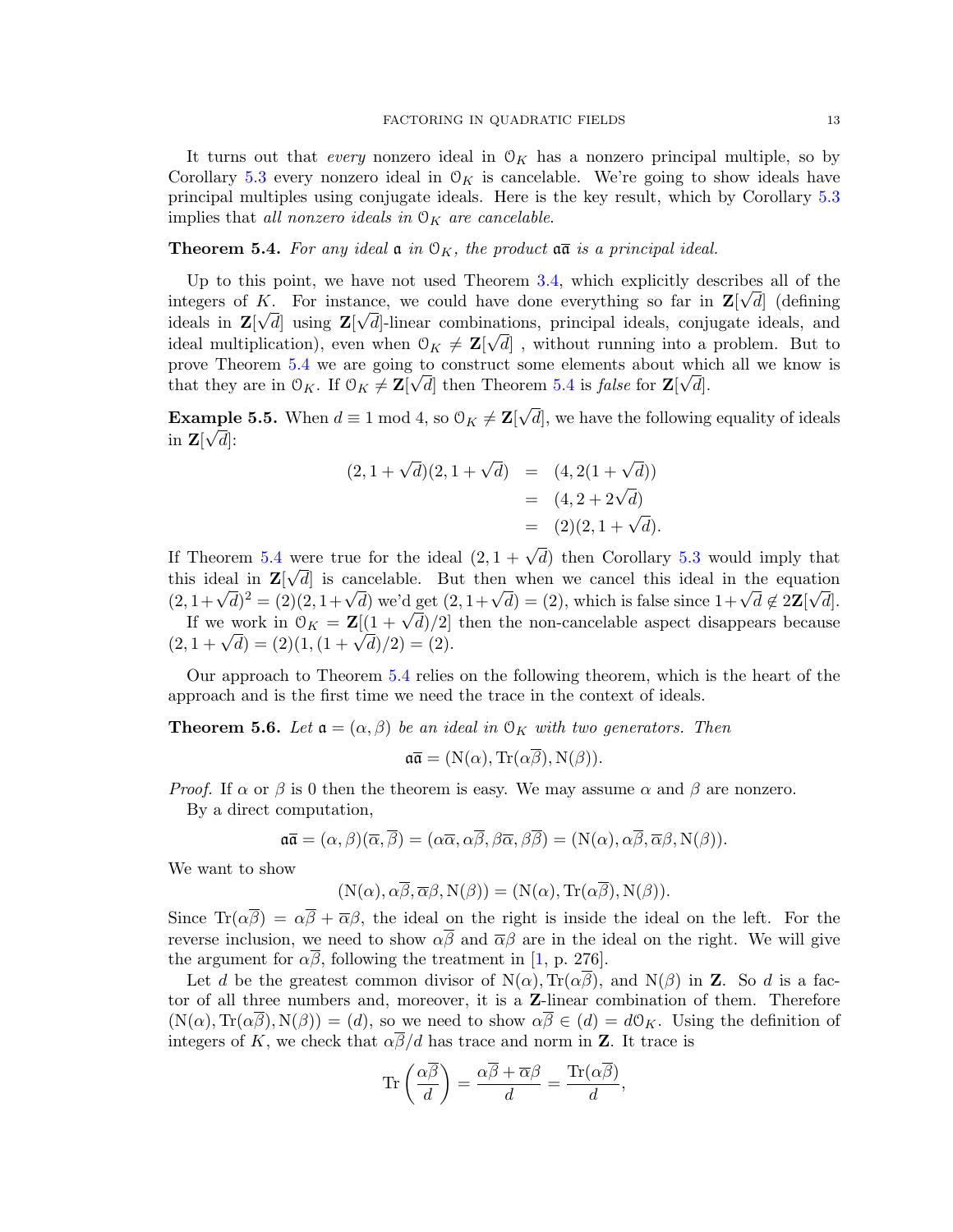which is in **Z** since d is a factor of  $\text{Tr}(\alpha \overline{\beta})$ . Its norm is

$$
N\left(\frac{\alpha\overline{\beta}}{d}\right) = \frac{\alpha\overline{\beta}\overline{\alpha}\beta}{d^2} = \frac{N(\alpha)}{d}\frac{N(\beta)}{d},
$$

which is in **Z** since d is a factor of the norms of  $\alpha$  and  $\beta$ .

We can generalize Theorem [5.6](#page-12-1) to ideals with more than two generators.

<span id="page-13-0"></span>**Theorem 5.7.** If  $a = (\alpha_1, \dots, \alpha_m)$  has m generators then  $a\overline{a}$  is generated by the m integers  $N(\alpha_1), \ldots, N(\alpha_m)$  and  $\frac{m(m-1)}{2}$  integers  $\text{Tr}(\alpha_i \overline{\alpha}_j)$  where  $i < j$ .

*Proof.* The case  $m = 1$  is easy. The case  $m = 2$  is Theorem [5.6.](#page-12-1) We will use the case  $m = 2$ to handle more generators. By a direct calculation,

$$
\begin{array}{rcl}\n\mathfrak{a}\overline{\mathfrak{a}} & = & (\alpha_1,\ldots,\alpha_m)(\overline{\alpha}_1,\ldots,\overline{\alpha}_m) \\
& = & (\mathcal{N}(\alpha_1),\ldots,\mathcal{N}(\alpha_m),\alpha_1\overline{\alpha}_2,\alpha_2\overline{\alpha}_1,\ldots,\alpha_i\overline{\alpha}_j,\alpha_j\overline{\alpha}_i,\ldots),\n\end{array}
$$

where  $i < j$ . By Theorem [5.6,](#page-12-1) the four numbers  $N(\alpha_i)$ ,  $\alpha_i \overline{\alpha}_j$ ,  $\alpha_j \overline{\alpha}_i$ ,  $N(\alpha_j)$  and the three numbers  $N(\alpha_i)$ ,  $Tr(\alpha_i \overline{\alpha}_j)$ ,  $N(\alpha_j)$  are  $\mathcal{O}_K$ -linear combinations of each other. Therefore we can replace  $\alpha_i \overline{\alpha}_i$  and  $\alpha_j \overline{\alpha}_i$  with  $\text{Tr}(\alpha_i \overline{\alpha}_j)$  in the generating set for  $\overline{\mathfrak{a}}$ , and that concludes the proof.  $\Box$ 

Now we can prove Theorem [5.4](#page-12-0) very quickly.

*Proof.* By Theorem [5.7,](#page-13-0)  $\overline{a\overline{a}}$  has a set of generators from **Z**. Therefore  $\overline{a\overline{a}}$  is principal by Theorem [4.13.](#page-7-0)  $\Box$ 

Here is a simple but useful application of Theorem [5.4.](#page-12-0)

<span id="page-13-1"></span>**Theorem 5.8.** For ideals  $\mathfrak{a}$  and  $\mathfrak{b}$  in  $\mathfrak{O}_K$ ,  $\mathfrak{a} \mid \mathfrak{b}$  if and only if  $\mathfrak{a} \supset \mathfrak{b}$ .

*Proof.* When  $\mathfrak{a} = (0)$ , we have  $(0) | \mathfrak{b} \Leftrightarrow \mathfrak{b} = (0) \Leftrightarrow (0) \supset \mathfrak{b}$ . So we may suppose  $\mathfrak{a} \neq (0)$ . By Theorem [4.29,](#page-10-1)  $\mathfrak{a} \mid \mathfrak{b} \Rightarrow \mathfrak{a} \supset \mathfrak{b}$ . Now assume  $\mathfrak{a} \supset \mathfrak{b}$ . Then  $\mathfrak{a} \bar{\mathfrak{a}} \supset \mathfrak{b} \bar{\mathfrak{a}}$ . Write  $\mathfrak{a} \bar{\mathfrak{a}} = (a)$  (by Theorem [5.4\)](#page-12-0), so (a)  $\supset \mathfrak{b}\bar{\mathfrak{a}}$ . By Theorem [4.28,](#page-10-2) (a) |  $\mathfrak{b}\bar{\mathfrak{a}}$ , so (a)c =  $\mathfrak{b}\bar{\mathfrak{a}}$ . Now multiply by a:  $(a)$ ca =  $\mathfrak{b}(a)$ . Cancelling  $(a)$ , which is not  $(0)$ , gives  $\mathfrak{a}\mathfrak{c} = \mathfrak{b}$ , so  $\mathfrak{a} \mid \mathfrak{b}$ .

The slogan to remember Theorem [5.8](#page-13-1) by is "to contain is to divide." This is especially useful to keep in mind because the divisibility and inclusion relations are reversed: the factor is the larger ideal.

**Corollary 5.9.** The divisors of an ideal  $\bf{a}$  are precisely the ideals  $\bf{0}$  satisfying  $\bf{0} \supset \bf{a}$ . In particular,  $\alpha \in \mathfrak{a}$  if and only if  $\mathfrak{a} \mid (\alpha)$ .

*Proof.* This is immediate from Theorem [5.8.](#page-13-1)

Since the ideals dividing  $\alpha$  are the ideals containing  $\alpha$ , it is very easy to create divisors of  $\mathfrak{a}:$  if  $\mathfrak{a} = (\alpha_1, \ldots, \alpha_m)$  and  $\alpha \notin \mathfrak{a}$ , then  $(\alpha_1, \ldots, \alpha_m, \alpha)$  is an ideal properly containing  $\mathfrak{a}$ , so this ideal is a proper factor of a. Of course, if we're not careful this factor is likely to be (1).

<span id="page-13-2"></span>**Definition 5.10.** The sum of two ideals  $\boldsymbol{\alpha}$  and  $\boldsymbol{\beta}$  is

$$
\mathfrak{a} + \mathfrak{b} = \{x + y : x \in \mathfrak{a}, y \in \mathfrak{b}\}.
$$

The next theorem shows  $a + b$  is an ideal.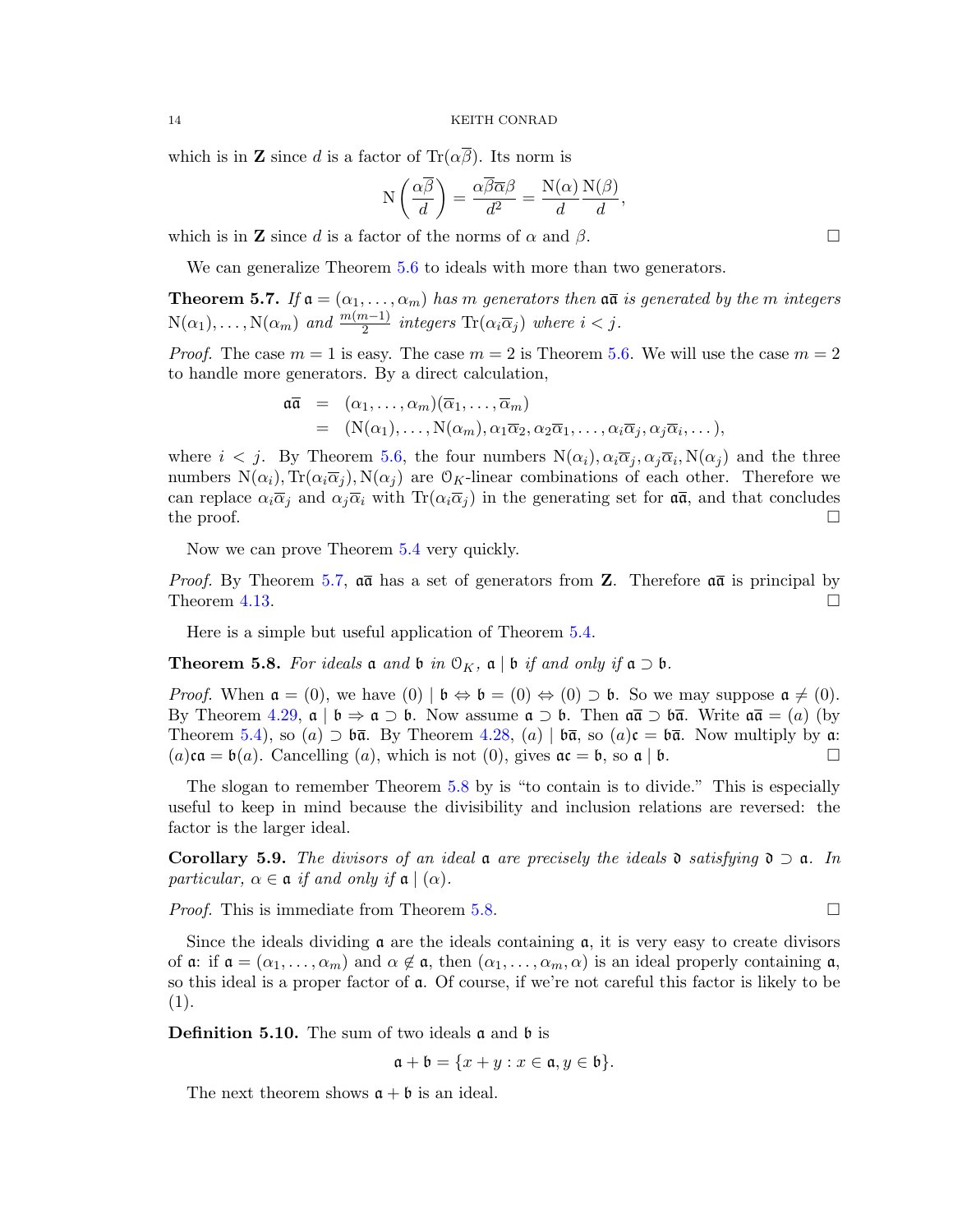**Theorem 5.11.** If  $a = (\alpha_1, \ldots, \alpha_m)$  and  $b = (\beta_1, \ldots, \beta_n)$  then

$$
\mathfrak{a} + \mathfrak{b} = (\alpha_1, \dots, \alpha_m, \beta_1, \dots, \beta_n).
$$

Proof. This is left to the reader. Look at the proof of Theorem [4.16](#page-8-1) for inspiration if any is needed.  $\Box$ 

<span id="page-14-0"></span>**Theorem 5.12.** For ideals  $\mathfrak{a}$  and  $\mathfrak{b}$ , the ideal  $\mathfrak{a} + \mathfrak{b}$  is a common divisor of  $\mathfrak{a}$  and  $\mathfrak{b}$  which all other common divisors divide.

*Proof.* Since  $\mathfrak{a} \subset \mathfrak{a} + \mathfrak{b}$  and  $\mathfrak{b} \subset \mathfrak{a} + \mathfrak{b}$ ,  $\mathfrak{a} + \mathfrak{b}$  is a divisor of both  $\mathfrak{a}$  and  $\mathfrak{b}$  because "to contain is to divide." For any ideal  $\mathfrak d$  dividing both  $\mathfrak a$  and  $\mathfrak b$  we have  $\mathfrak a \subset \mathfrak d$  and  $\mathfrak b \subset \mathfrak d$ . As  $\mathfrak d$  is closed under addition of its elements, we get by Definition [5.10](#page-13-2) that  $\mathfrak{a} + \mathfrak{b} \subset \mathfrak{d}$ , so  $\mathfrak{d}$  is a divisor of  $a + b$ .

We call  $\mathfrak{a}+\mathfrak{b}$  the *greatest common divisor* of  $\mathfrak{a}$  and  $\mathfrak{b}$  since Theorem [5.12](#page-14-0) shows that it has exactly the same feature as the usual greatest common divisor of (positive) integers. Because divisibility of ideals is the same as reverse containment, the greatest common divisor of two ideals is actually the "smallest" ideal containing both  $\alpha$  and  $\beta$ , in the sense of inclusions of ideals.

**Example 5.13.** Among the ideals of  $\mathbf{Z}$  $\sqrt{-14}$ , the principal ideals (3) and  $(1 + \sqrt{-14})$ **Example 5.13.** Among the ideals of  $\mathbb{Z}[\sqrt{-14}]$ , the principal ideals (3) and  $(1 + \sqrt{-14})$  have greatest common divisor  $(3) + (1 + \sqrt{-14}) = (3, 1 + \sqrt{-14})$ , which is a non-principal mave greatest common divisor  $(s) + (1 + \sqrt{-14}) = (s, 1 + \sqrt{-14})$ , which<br>ideal. That is,  $\mathfrak{d} \mid (3)$  and  $\mathfrak{d} \mid (1 + \sqrt{-14})$  if and only if  $\mathfrak{d} \mid (3, 1 + \sqrt{-14})$ .

Since every ideal in  $\mathcal{O}_K$  has the form  $(\alpha_1, \ldots, \alpha_m)$ , every ideal in  $\mathcal{O}_K$  is the greatest common divisor of principal ideals because

$$
(\alpha_1,\ldots,\alpha_m)=\alpha_1\mathfrak{O}_K+\cdots+\alpha_m\mathfrak{O}_K=(\alpha_1)+\cdots+(\alpha_m).
$$

This shows how the principal ideals "control" all the ideals in  $\mathcal{O}_K$ .

6. Ideal norms

For a nonzero ideal  $\alpha$ , Theorem [5.7](#page-13-0) says  $\alpha\overline{\alpha}$  is generated by elements of Z, so it is principal with a generator in **Z**. The generator can be chosen in  $\mathbb{Z}^+$  by changing its sign if necessary. (Easily  $(a) = (-a)$ .) This generator is unique, because if a and b are in  $\mathbb{Z}^+$  and  $(a) = (b)$ as ideals in  $\mathcal{O}_K$  then  $a = bu$  for some  $u \in \mathcal{O}_K^\times \cap \mathbf{Q} = {\pm 1}$  (Theorem [3.8\)](#page-3-0), so  $u = 1$  since a and b are positive.

**Definition 6.1.** For a nonzero ideal  $\boldsymbol{\alpha}$  in  $\mathcal{O}_K$ , set N $\boldsymbol{\alpha}$  to be the positive integer which generates  $a\overline{a}$ :

$$
\mathfrak{a}\overline{\mathfrak{a}}=(N\mathfrak{a}),\quad N\mathfrak{a}\in\mathbf{Z}^+.
$$

We call N<sub>a</sub> the (ideal) norm of a.

**Example 6.2.** By  $(4.3)$ , in **Z**[  $\sqrt{-14}$  the ideal  $(3, 1 + \sqrt{-14})$  has norm 3.

**Theorem 6.3.** The ideal norm is compatible with the element norm on principal ideals: if  $\mathfrak{a} = (\alpha)$  then  $\text{Na} = |\text{N}(\alpha)|$ .

*Proof.* We have  $\mathfrak{a}\bar{\mathfrak{a}} = (\alpha)(\bar{\alpha}) = (\alpha\bar{\alpha}) = (N(\alpha)) = (N(\alpha))$ . This equals  $(N\mathfrak{a})$ , so  $N\mathfrak{a} =$  $|N(\alpha)|$  since both are positive integers.

**Theorem 6.4.** For nonzero ideals  $\mathfrak{a}$  and  $\mathfrak{b}$ ,  $N(\mathfrak{a}\mathfrak{b}) = N\mathfrak{a}N\mathfrak{b}$ .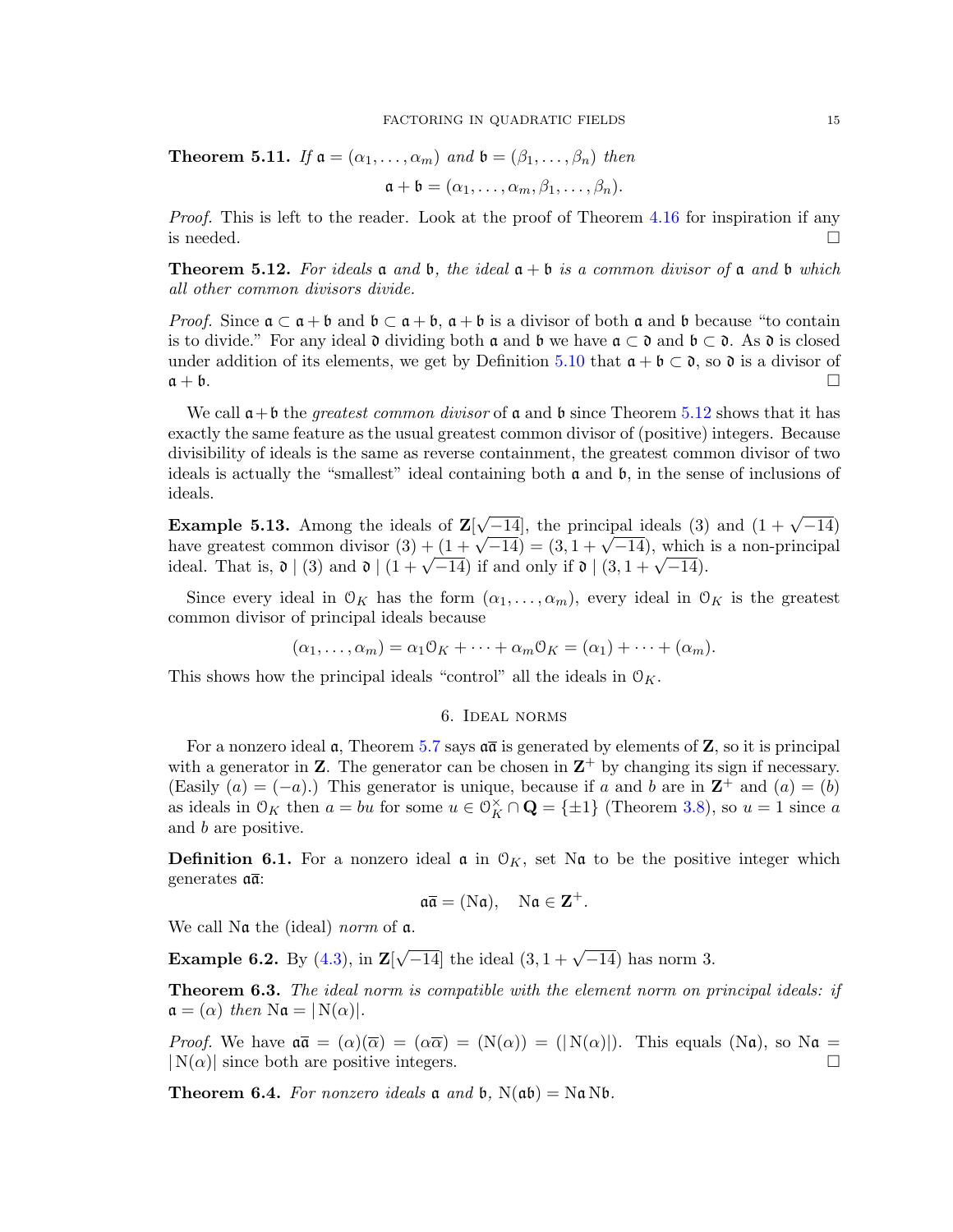Proof. We have

$$
(\mathbf{N}(\mathfrak{a}\mathfrak{b})) = \mathfrak{a}\mathfrak{b}\overline{\mathfrak{a}\mathfrak{b}} = \mathfrak{a}\mathfrak{b}\overline{\mathfrak{a}\mathfrak{b}} = \mathfrak{a}\overline{\mathfrak{a}}\mathfrak{b}\overline{\mathfrak{b}} = (\mathbf{N}\mathfrak{a})(\mathbf{N}\mathfrak{b}) = (\mathbf{N}\mathfrak{a}\mathbf{N}\mathfrak{b}).
$$

Therefore the positive integers  $N(a\mathfrak{b})$  and  $N\mathfrak{a} N\mathfrak{b}$  each generate the same principal ideal in  $\mathcal{O}_K$ , so they are equal.

<span id="page-15-0"></span>Corollary 6.5. For nonzero ideals  $\mathfrak a$  and  $\mathfrak b$ , if  $\mathfrak a$  |  $\mathfrak b$  then N $\mathfrak a$  | N $\mathfrak b$  in Z.

*Proof.* Write  $\mathfrak{b} = \mathfrak{a} \mathfrak{c}$  and take norms of both sides.

The converse of Corollary [6.5](#page-15-0) is false: The ideals  $\mathfrak{a} = (1 + \sqrt{-14})$  and  $\mathfrak{b} = (1 - \sqrt{-14})$ √ ne converse of Corollary 6.5 is false: The ideals  $\mathfrak{a} = (1 + \sqrt{-14})$  and  $\mathfrak{b} = (1 - \sqrt{-14})$ in  $\mathbf{Z}[\sqrt{-14}]$  have equal norm but a does not divide b.

Note  $\text{Na} = 1$  if and only if  $\mathfrak{a} = (1)$ . In one direction, it is trivial that  $N((1)) = 1$ . Conversely, if  $\mathrm{N}\mathfrak{a} = 1$  then  $\mathfrak{a}\overline{\mathfrak{a}} = (1)$ , so  $\mathfrak{a} \mid (1)$ . Therefore  $\mathfrak{a} \supset (1) = \mathfrak{O}_K$ , so  $\mathfrak{a} = (1)$ . Thus any ideal  $\mathfrak{a} \neq (1)$  has N $\mathfrak{a} > 1$ . This will be important later when we prove theorems about ideal factorization by induction on the ideal norm.

We did not define the norm of the ideal (0), but it is perfectly natural to set  $N((0)) = 0$ . All results about ideal norms so far now extend to the zero ideal, but the next property is specific to nonzero ideals.

**Corollary 6.6.** For a nonzero ideal  $a$ , any ideal factor of  $a$  other than  $a$  has norm less than Na.

*Proof.* Let b be a factor of a other than a, so  $a = bc$  and  $c \neq (1)$ . Since Na = Nb Nc with  $\text{Na} \neq (0)$  and  $\text{Nc} > 1$ ,  $\text{Nb} < \text{Na}$ .

In practice, how do we compute the norm of an ideal  $\mathfrak{a}$  in  $\mathfrak{O}_K$ ? Theorem [5.7](#page-13-0) provides an algorithm: for a set of generators for  $a$ , compute the greatest common divisor (in  $Z$ ) of the norms and "cross-traces" of the generators as described in the statement of Theorem [5.7.](#page-13-0) That number is the norm. Let's look at some examples in  $\mathbf{Z}[\sqrt{-14}]$ .

**Example 6.7.** Let  $\mathfrak{a} = (3, 1 + \sqrt{-14})$ . The ideal  $\mathfrak{a}\overline{\mathfrak{a}}$  is generated by N(3), Tr(3(1 – √  $(-14)),$ **Example 6.7.** Let  $\mathfrak{a} = (3, 1 + \sqrt{-14})$ . The ideal  $\mathfrak{a}$  is generated by N(3), Ir(3(1- $\sqrt{-14}$ ), and N(1+ $\sqrt{-14}$ ), which are 9, 6, and 15. Their greatest common divisor is 3, so N(3, 1+  $\sqrt{-14}$ ) = 3.

**Example 6.8.** Let  $\mathfrak{a} = (1 + \sqrt{-14}, 1 -$ √  $\mathbf{e} = \mathbf{6.8}$ . Let  $\mathbf{a} = (1 + \sqrt{-14}, 1 - \sqrt{-14})$ . The norm is the greatest common divisor **EXAMPLE 6.8.** Let  $\mathfrak{a} = (1 + \sqrt{-14}, 1 - \sqrt{-14})$ . The norm is the greatest common divisor of  $N(1 \pm \sqrt{-14}) = 15$  and  $Tr((1 + \sqrt{-14})^2) = -26$ . Since 15 and  $-26$  are relatively prime,  $\mathcal{N}\mathfrak{a} = 1$ . Therefore  $\mathfrak{a} = (1)$ . Notice in particular that  $\mathcal{N}\mathfrak{a}$  is not the greatest common divisor of the norms of a set of generators; we needed the trace term as well.

**Example 6.9.** Let  $\mathfrak{a} = (4 + \sqrt{-14}, 2 -$ **Example 6.9.** Let  $\mathfrak{a} = (4 + \sqrt{-14}, 2 - \sqrt{-14})$ . Since  $N(4 + \sqrt{-14}) = 30$ ,  $Tr((4 + \sqrt{-14})(2 + \sqrt{-14}))$  $(\overline{-14})$ ) = -12, and N(2 –  $\sqrt{-14}$ ) = 18, N $\mathfrak{a} = 6$ .

### 7. Prime ideals and unique factorization

**Definition 7.1.** An ideal **p** is called *prime* if  $p \neq (1)$  and **p** can't be written as a product  $\mathfrak{a}\mathfrak{b}$  unless  $\mathfrak{a} = (1)$  or  $\mathfrak{b} = (1)$ .

Note in our treatment that the zero ideal (0) is not considered to be a prime ideal. Here is a criterion to recognize a prime ideal.

<span id="page-15-1"></span>**Theorem 7.2.** An ideal whose norm is prime in  $Z$  is a prime ideal.

*Proof.* Let  $\text{Na} = p$  be prime. If  $a = bc$ , then taking norms shows  $p = \text{Nb} \text{Nc}$ . Since p is prime, either  $\mathfrak b$  or c has norm 1, so either  $\mathfrak b$  or c is (1).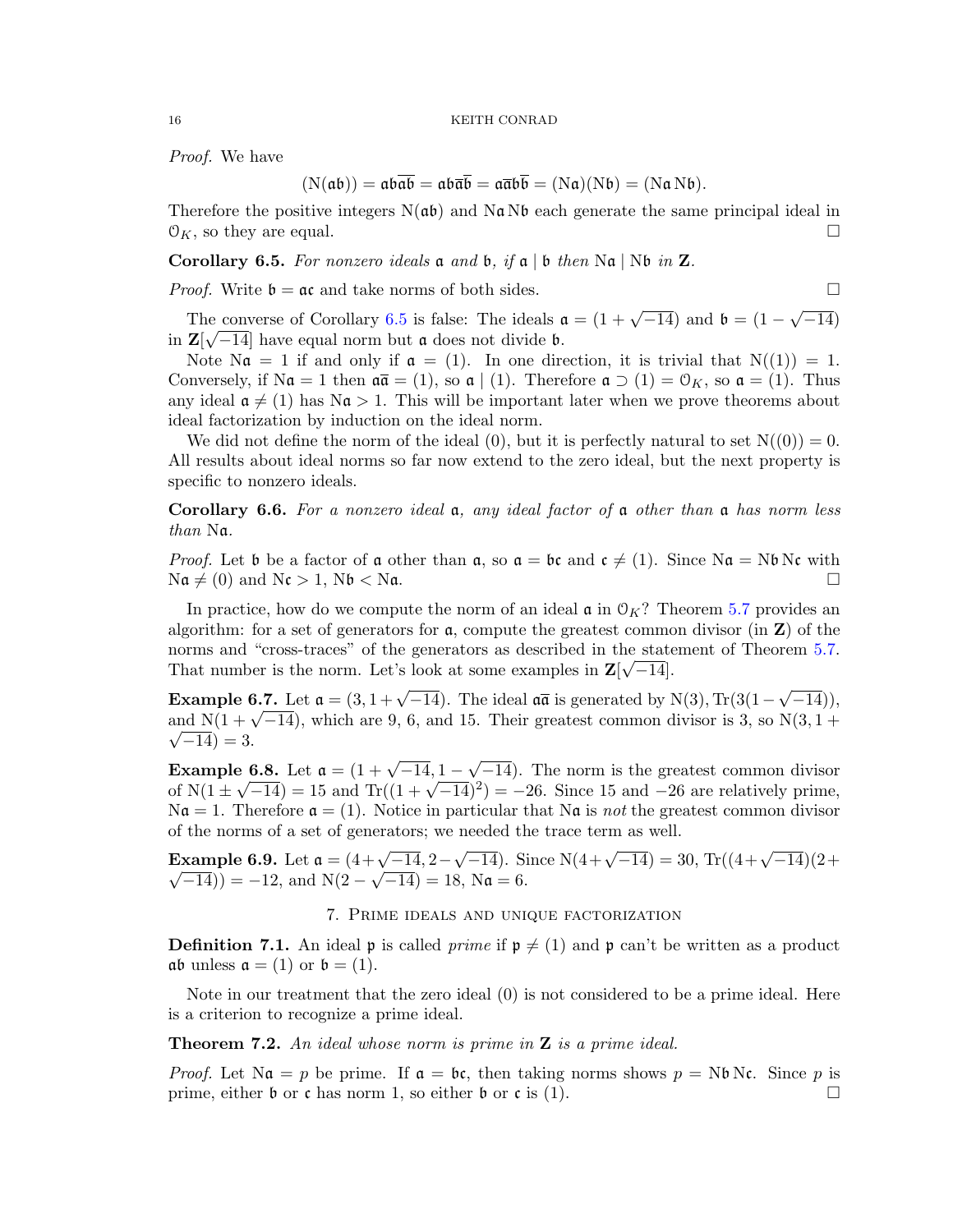Example 7.3. In Z[  $\sqrt{-14}$ , the ideal  $(3, 1 + \sqrt{-14})$  has norm 3, so it is a prime ideal. **Example 7.3.** In  $\mathbb{Z}[\sqrt{-14}]$ , the ideal  $(3, 1 + \sqrt{-14})$  has norm 3, so it is a probability, the ideals  $(3, 1 - \sqrt{-14})$ ,  $(5, 1 + \sqrt{-14})$ , and  $(5, 1 - \sqrt{-14})$  are prime.

The converse to Theorem [7.2](#page-15-1) is false: an ideal can be prime without having prime norm.

<span id="page-16-1"></span>Example 7.4. In Z[ √  $-14$ , we will show the ideal (11), whose norm is 121, is prime. Assume (11) =  $\mathfrak{a}\mathfrak{b}$  with  $\mathfrak{a} \neq (1)$  and  $\mathfrak{b} \neq (1)$ . Then taking norms implies 121 = N $\mathfrak{a}$  N $\mathfrak{b}$ , so  $\mathbf{N}\mathbf{a} = 11.$  Write  $\mathbf{a} = (\alpha_1, \dots, \alpha_m)$ . Since  $\alpha_i \in \mathbf{a}$  we have  $\mathbf{a} \mid (\alpha_i)$  by Theorem [5.8,](#page-13-1) so taking norms gives  $11 \mid N(\alpha_i)$ . Which elements of  $\mathbb{Z}[\sqrt{-14}]$  have norm divisible by 11?

If  $x+y\sqrt{-14}$  satisfies  $x^2+14y^2 \equiv 0 \mod 11$  then  $x^2 \equiv -3y^2 \mod 11$ . Since  $-3 \mod 11$  is not a square we must have  $y \equiv 0 \mod 11$  and then  $x \equiv 0 \mod 11$ . That implies  $x + y\sqrt{-14}$ is divisible by 11 in  $\mathbf{Z}[\sqrt{-14}]$ .

Returning to the setup where  $(11) = ab$ , the previous paragraph implies that each element of  $\mathfrak a$  is a multiple of 11. Factoring 11 from each generator gives  $\mathfrak a = (11)\mathfrak c$  for some ideal  $\mathfrak c$ . But then Na is divisible by 121, while  $\mathbf{N}\mathbf{a} = 11$ . This is a contradiction, so (11) is a prime ideal in  $\mathbf{Z}[\sqrt{-14}]$ .

### **Theorem 7.5.** If an ideal is prime then its conjugate ideal is prime.

Proof. Factorizations of an ideal and factorizations of its conjugate ideal can be carried into each other by taking conjugates, with non-unit ideals having non-unit conjugates.  $\Box$ 

To prove unique factorization in the positive integers, there are three steps:

- show prime numbers satisfy the property  $p | ab \Rightarrow p | a$  or  $p | b$  in **Z**,
- show by induction that every positive integer  $> 1$  has a prime factorization,
- show by induction that the prime factorization is unique, using the first step and cancellation to reduce to a smaller case.

The following theorem is the analogue of the first step above. The corresponding formulation for irreducible elements is false (Example [3.16\)](#page-4-3).

### <span id="page-16-2"></span>**Theorem 7.6.** If  $\mathfrak{p}$  is a prime ideal and  $\mathfrak{p} \mid \mathfrak{a}$  then  $\mathfrak{p} \mid \mathfrak{a}$  or  $\mathfrak{p} \mid \mathfrak{b}$ .

*Proof.* We will assume p does not divide  $\alpha$  and prove  $p \mid b$ . The ideal  $p + a$  is a common divisor of  $\mathfrak p$  and  $\mathfrak a$ . The only divisors of  $\mathfrak p$  are  $\mathfrak p$  and (1) since  $\mathfrak p$  is prime. Because  $\mathfrak p$  does not divide  $\mathfrak{a}, \mathfrak{p} + \mathfrak{a} \neq \mathfrak{p}$ . Therefore  $\mathfrak{p} + \mathfrak{a} = (1)$ , so  $1 = x + \alpha$  for some  $x \in \mathfrak{p}$  and  $\alpha \in \mathfrak{a}$ . Then for any  $\beta \in \mathfrak{b}$ ,

$$
\beta = 1 \cdot \beta = x\beta + \alpha\beta \in \mathfrak{p} + \mathfrak{a}\mathfrak{b} \subset \mathfrak{p},
$$

which shows  $\mathfrak{b} \subset \mathfrak{p}$ . Thus  $\mathfrak{p} \mid \mathfrak{b}$ .

<span id="page-16-0"></span>**Corollary 7.7.** If  $\mathfrak{p}$  is prime and  $\mathfrak{p} \mid \mathfrak{a}_1 \cdots \mathfrak{a}_r$  then  $\mathfrak{p} \mid \mathfrak{a}_i$  for some i.

*Proof.* Induct on r.

Now we work out the analogue of the second step towards unique factorization.

**Theorem 7.8.** Every nonzero ideal  $\neq$  (1) admits a prime ideal factorization.

*Proof.* Mimic the proof of Theorem [3.15](#page-4-4) by using induction on the ideal norm.  $\Box$ 

**Theorem 7.9.** The prime factorization of a nonzero ideal  $\neq$  (1) is unique up to the order of the factors. That is, for any nonzero  $a \neq (1)$ , if

$$
\mathfrak{a}=\mathfrak{p}_1\cdots\mathfrak{p}_r=\mathfrak{q}_1\cdots\mathfrak{q}_s
$$

where the  $\mathfrak{p}_i$ 's and  $\mathfrak{q}_j$ 's are prime, then the number of prime ideals in both factorizations is the same and  $\mathfrak{p}_i = \mathfrak{q}_i$  after a suitable relabelling of the indices.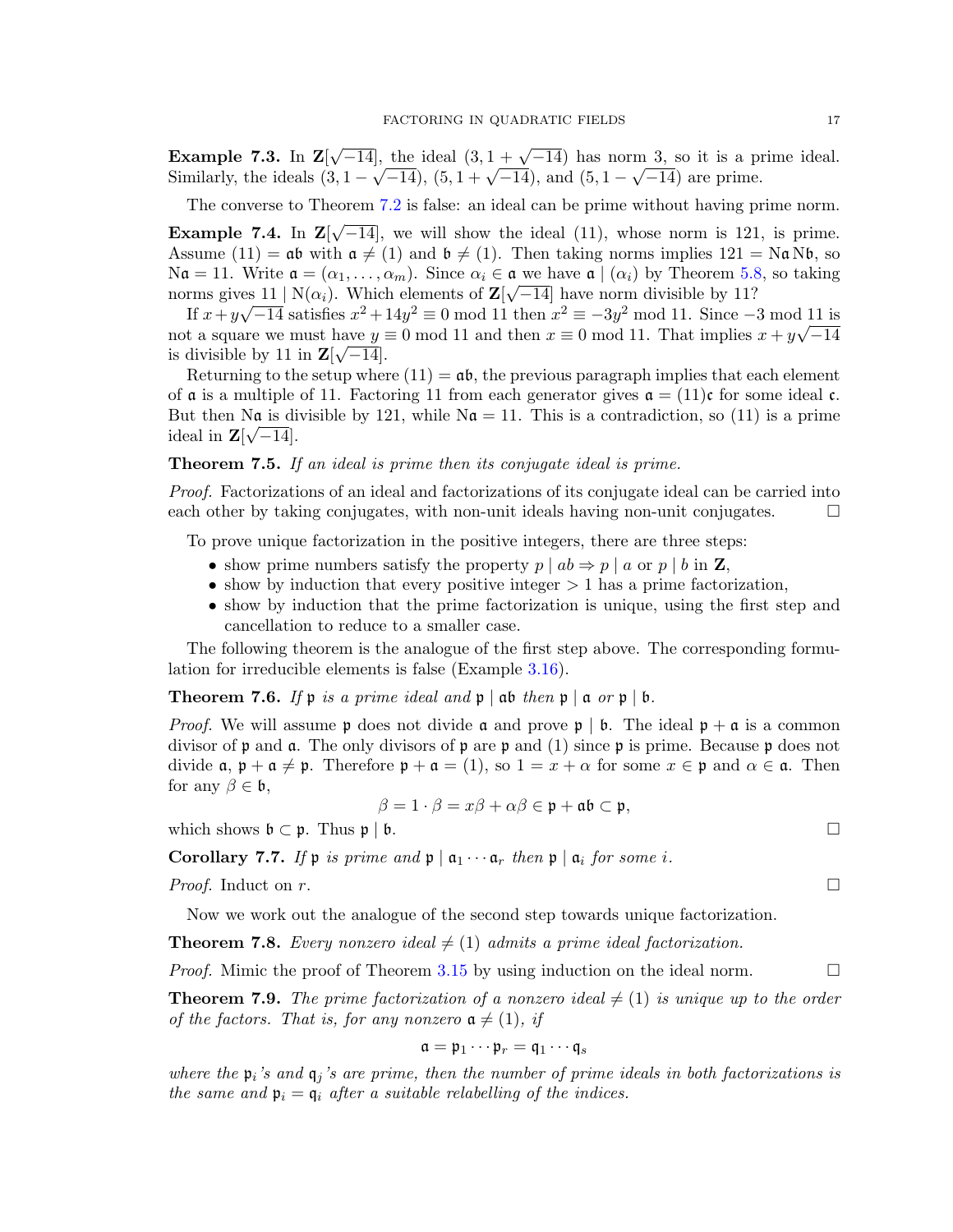Proof. We argue by induction on the norm of the ideal. A prime ideal has no factorization into a product of primes except itself, so unique factorization is settled for prime ideals. This includes ideals with norm 2. For  $n \geq 3$ , suppose all ideals with norm from 2 to  $n-1$  have unique prime factorization. Let  $\alpha$  be an ideal with norm n and two prime ideal factorizations:

$$
\mathfrak{a}=\mathfrak{p}_1\cdots\mathfrak{p}_r=\mathfrak{q}_1\cdots\mathfrak{q}_s.
$$

Here we may take  $r > 1$  and  $s > 1$  since we may suppose **a** is not a prime ideal.

Because  $\mathfrak{p}_1 \mid \mathfrak{a}$  we can say  $\mathfrak{p}_1 \mid \mathfrak{q}_1 \cdots \mathfrak{q}_s$ . By Corollary [7.7,](#page-16-0)  $\mathfrak{p}_1$  divides some  $\mathfrak{q}_i$ . Since ideal multiplication is commutative, we can relabel the  $q_i$ 's so that  $p_1 | q_1$ . Then since  $q_1$  is prime we must have  $\mathfrak{p}_1 = \mathfrak{q}_1$  (since  $\mathfrak{p}_1 \neq (1)$ ). Because all nonzero ideals in  $\mathfrak{O}_K$  are cancelable, we can remove  $\mathfrak{p}_1$  from the two prime factorizations:

$$
\mathfrak{p}_2\cdots\mathfrak{p}_r=\mathfrak{q}_2\cdots\mathfrak{q}_s.
$$

This is a prime ideal factorization of an ideal with norm  $\text{Na}/\text{Np}_1 < \text{Na} = n$ , so the inductive hypothesis applies: the number of prime ideals on both sides is the same (so  $r - 1 = s - 1$ , hence  $r = s$ ) and after a suitable relabelling  $\mathfrak{p}_i = \mathfrak{q}_i$  for  $i = 2, \ldots, r$ . We have  $\mathfrak{p}_1 = \mathfrak{q}_1$ already, so we are done.

We will work out examples of prime ideal factorizations in Section [9.](#page-21-0)

Remark 7.10. That we prove theorems about ideals by induction on their norm does not actually mean there is always an ideal with any positive integer for its norm. For instance, there are no ideals in  $\mathbb{Z}[\sqrt{-14}]$  with norm 11, as we saw in Example [7.4.](#page-16-1) That means some cases of these induction arguments are actually empty cases.

The next theorem shows that non-principal ideals in  $\mathcal{O}_K$  are the obstruction to unique factorization of elements in  $\mathcal{O}_K$ .

**Theorem 7.11.** There is unique factorization of elements of  $O_K$  if and only if every ideal in  $\mathcal{O}_K$  is principal.

*Proof.* First suppose  $O_K$  has unique factorization of elements.

Step 1: For any irreducible  $\pi$  in  $\mathcal{O}_K$ , the principal ideal  $(\pi)$  is prime.

Let a be an ideal dividing  $(\pi)$ , so  $\mathfrak{a} \supset (\pi)$ . We want to show a is (1) or  $(\pi)$ . Suppose  $\mathfrak{a} \neq (\pi)$ , so there is an  $\alpha \in \mathfrak{a}$  with  $\alpha \notin (\pi)$ . Writing  $(\pi) = \mathfrak{ab}$ ,  $\mathfrak{b} \mid (\pi)$  and for every  $\beta \in \mathfrak{b}$ we have  $\alpha\beta \in \mathfrak{ab} = (\pi)$ , so  $\pi \mid \alpha\beta$ . By unique factorization of elements,  $\pi$  is an irreducible factor of either  $\alpha$  or  $\beta$ . Since  $\pi$  does not divide  $\alpha$ , we must have  $\pi | \beta$ , so  $\beta \in (\pi)$ . This holds for all  $\beta \in \mathfrak{b}$ , so  $\mathfrak{b} \subset (\pi)$ . Since  $\mathfrak{b} \mid (\pi)$  and  $(\pi) \mid \mathfrak{b}$ ,  $\mathfrak{b} = (\pi)$ . Therefore  $(\pi) = \mathfrak{a}(\pi)$ , so  $\mathfrak{a} = (1).$ 

Step 2: Every prime ideal in  $\mathcal{O}_K$  is principal.

Let  $\mathfrak p$  be a prime ideal. The zero ideal is principal (and prime), so we can assume  $\mathfrak p$  is not (0). Then  $\mathfrak{p} \mid (a)$  for some nonzero  $a \in \mathbb{Z}$ , such as Np. Factor a into irreducibles in  $\mathcal{O}_K$ (Theorem [3.15\)](#page-4-4), say  $a = \pi_1 \cdots \pi_r$ . Then  $(a) = (\pi_1) \cdots (\pi_r)$ , so p divides some  $(\pi_i)$ . Since  $(\pi_i)$  is prime by Step 1,  $\mathfrak{p} = (\pi_i)$ .

Step 3: Every ideal in  $\mathcal{O}_K$  is principal.

The zero ideal is obviously principal. Any nonzero ideal is a product of prime ideals, which are principal by Step 2, so their product is principal.

This concludes the "only if" direction.

Now assume every ideal in  $\mathcal{O}_K$  is principal. We want to show  $\mathcal{O}_K$  has unique factorization of elements. The existence of factorization into irreducibles is Theorem [3.15.](#page-4-4) To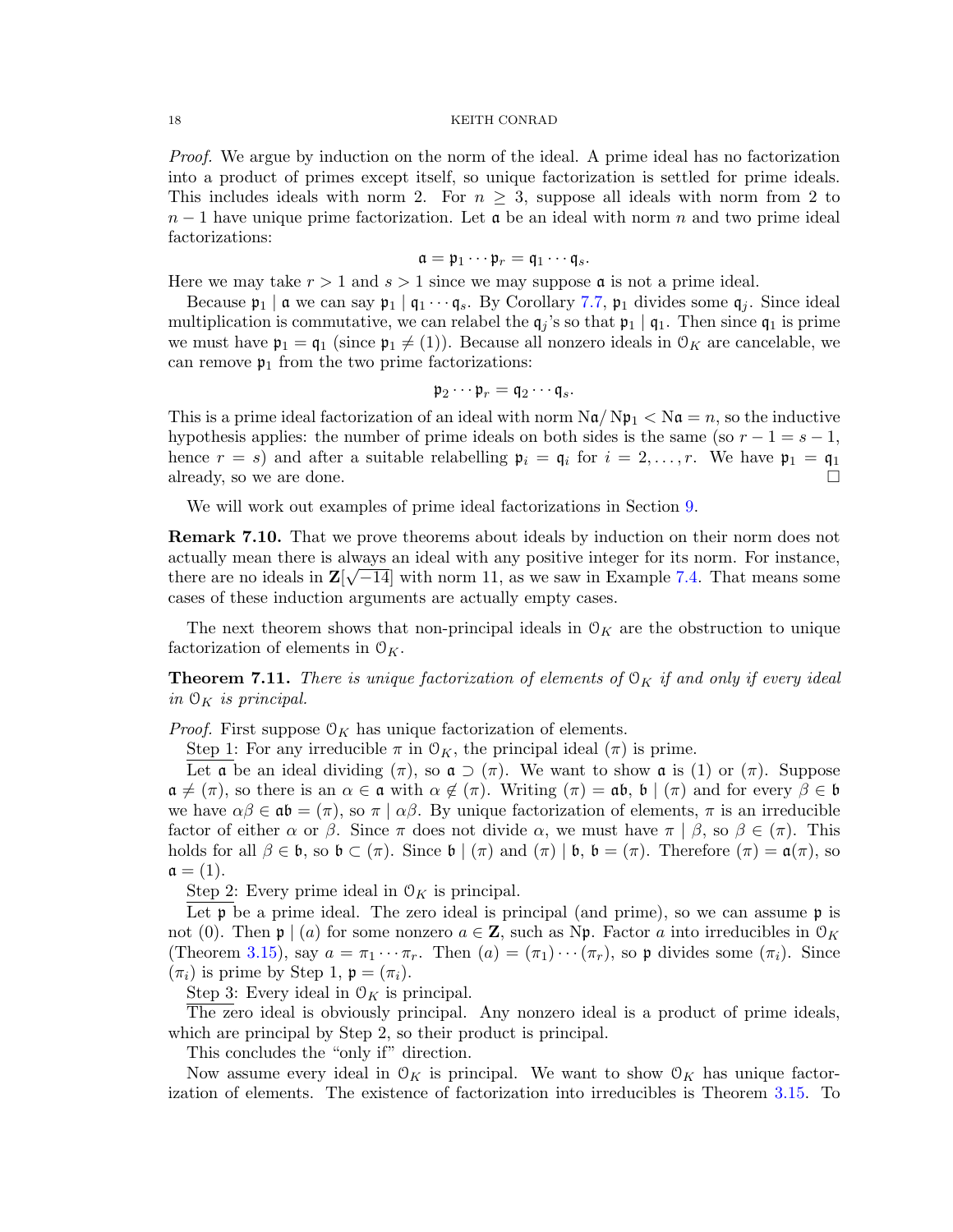get uniqueness, we just need to show for any irreducible  $\pi$  that when  $\pi | \alpha \beta$  in  $\mathcal{O}_K$  either  $\pi$  |  $\alpha$  or  $\pi$  |  $\beta$ . (The analogue of this property for prime ideals in Theorem [7.6](#page-16-2) was used to prove uniqueness of prime ideal factorizations.) Suppose  $\pi | \alpha \beta$  and  $\pi$  does not divide α. We want to show  $\pi \mid \beta$ . The only factors of  $\pi$  are units and unit multiples of  $\pi$ , so the only common factors of  $\pi$  and  $\alpha$  are units. The ideal  $(\pi, \alpha)$  is principal by hypothesis, say  $(\pi, \alpha) = (\delta)$ , so  $\delta$  is a common factor of  $\pi$  and  $\alpha$ . Thus  $\delta$  is a unit, so  $(\pi, \alpha) = (1)$ . That means  $\pi x + \alpha y = 1$  for some x and y in  $\mathcal{O}_K$ . Multiplying through by  $\beta$ ,  $\pi \beta x + \alpha \beta y = \beta$ . Since  $\pi | \alpha \beta$ , we conclude that  $\pi | \beta$ .

### 8. Constructing prime ideals

We have met examples of prime ideals, like  $(3, 1 + \sqrt{-14})$  and  $(11)$  in  $\mathbf{Z}$ √ −14]. What does a general prime ideal in  $O_K$  look like? We will describe them in terms of prime numbers.

<span id="page-18-0"></span>**Theorem 8.1.** Every nonzero prime ideal in  $O_K$  divides a unique prime number. That is, if  $\mathfrak p$  is a nonzero prime ideal then  $\mathfrak p \mid (p)$  for one prime p in  $\mathbf Z^+$ .

*Proof.* The ideal  $p\bar{p} = (Np)$  is divisible by p and has a generator in  $\mathbb{Z}^+$ . Since  $p \neq (1)$ ,  $N\mathfrak{p} > 1$ . Factor  $N\mathfrak{p}$  into primes in  $\mathbb{Z}^+$ , say

$$
N\mathfrak{p} = p_1p_2\cdots p_r.
$$

Then  $\mathfrak{p} = (p_1p_2 \ldots p_r) = (p_1) \cdots (p_r)$ , so  $\mathfrak{p}$  divides some  $(p_i)$  by Corollary [7.7.](#page-16-0)

For the uniqueness, assume  $\mathfrak{p} \mid (p)$  and  $\mathfrak{p} \mid (q)$  for two different prime numbers p and q. Then  $p \in \mathfrak{p}$  and  $q \in \mathfrak{p}$ . Since p and q are relatively prime, p contains a pair of relatively prime integers, so  $\mathfrak{p} = (1)$ . This is a contradiction.

**Corollary 8.2.** Every nonzero prime ideal in  $O_K$  has norm p or  $p^2$  for a prime number p.

*Proof.* Let **p** be a nonzero prime ideal in  $\mathcal{O}_K$ . Then there is a prime number p such that  $\mathfrak{p} \mid (p)$ . Taking ideal norms,  $N\mathfrak{p} \mid N((p))$ . Since  $N((p)) = |N(p)| = p^2$ ,  $N\mathfrak{p}$  is p or  $p^2$  $\Box$ 

There are two ways to characterize the unique prime number p such that  $\mathfrak{p} \mid (p)$ : p is the only prime number in  $\mathfrak p$  and N $\mathfrak p$  is a power of p.

The importance of Theorem [8.1](#page-18-0) is that it says we can discover every nonzero prime ideal in  $\mathcal{O}_K$  by factoring prime numbers in  $\mathcal{O}_K$ . For instance, in  $\mathbf{Z}[\sqrt{-14}]$  we know  $(2) = (2, \sqrt{-14})^2$  $\mathcal{O}_K$  by lactoring prime numbers in  $\mathcal{O}_K$ . For instance, in  $\mathbb{Z}[\sqrt{-14}]$  we know  $(2) = (2, \sqrt{-14})^{-1}$ <br>and  $(3) = (3, 1 + \sqrt{-14})(3, 1 - \sqrt{-14})$ . Therefore  $(2, \sqrt{-14})$  is the only prime ideal with and (3) =  $(3, 1 + \sqrt{-14})$ ,  $(3, 1 - \sqrt{-14})$ . Therefore  $(2, \sqrt{-14})$  is the only prime ideals with 3-power<br>2-power norm and  $(3, 1 + \sqrt{-14})$  and  $(3, 1 - \sqrt{-14})$  are the only prime ideals with 3-power 2-power norm and  $(3, 1 + \sqrt{-14})$  and  $(3, 1 - \sqrt{-14})$  are the<br>norm. (By Example [4.25,](#page-9-2)  $(3, 1 + \sqrt{-14}) \neq (3, 1 - \sqrt{-14})$ .)

The next theorem shows how each prime number (really, the principal ideal generated by each prime number) factors in  $\mathcal{O}_K$ , and thus shows what the prime ideals of  $\mathcal{O}_K$  look like.

<span id="page-18-1"></span>**Theorem 8.3.** Let  $K = \mathbf{Q}$ √ d] be a quadratic field with squarefree d and  $\mathcal{O}_K = \mathbf{Z}[\omega]$ , with  $f(X)$  the quadratic polynomial having  $\omega$  and  $\overline{\omega}$  as roots:

$$
f(X) = \begin{cases} X^2 - d, & \text{if } d \not\equiv 1 \bmod 4, \\ X^2 - X + \frac{1 - d}{4}, & \text{if } d \equiv 1 \bmod 4. \end{cases}
$$

For each prime number p, how (p) factors in  $\mathcal{O}_K$  matches how  $f(X)$  factors modulo p:

- (1) If  $f(X)$  mod p is irreducible then (p) is prime in  $\mathcal{O}_K$  with norm  $p^2$ .
- (2) If  $f(X) \equiv (X c)(X c') \mod p$  with  $c \not\equiv c' \mod p$  then  $(p) = p\overline{p}$  where  $p \neq \overline{p}$  and the conjugate ideals  $\mathfrak p$  and  $\overline{\mathfrak p}$  have norm  $p$ .
- (3) If  $f(X) \equiv (X c)^2 \mod p$  then  $(p) = \mathfrak{p}^2$  and  $N\mathfrak{p} = p$ .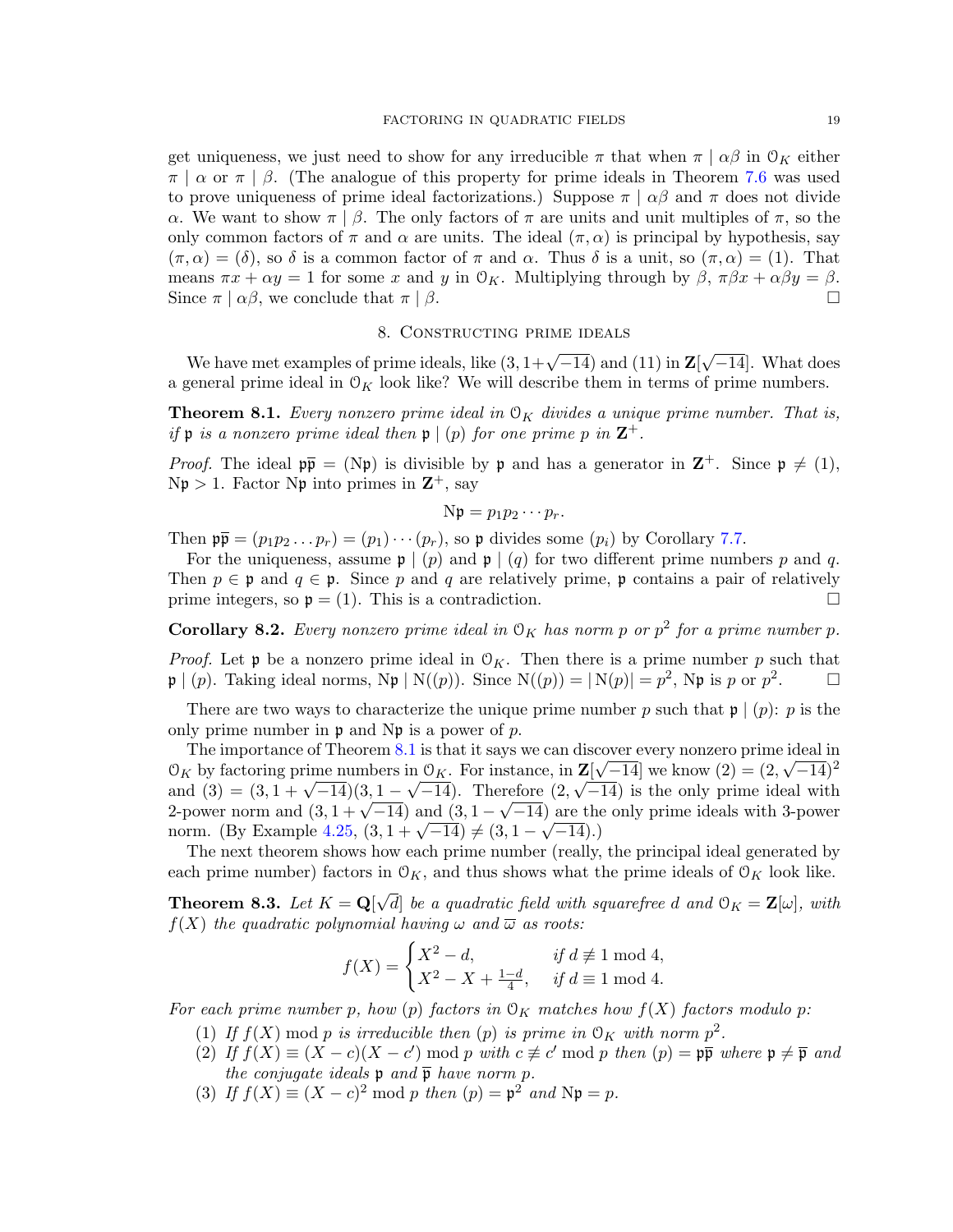In particular, prime ideals in  $\mathcal{O}_K$  have prime norm except for principal primes (p) where p is a prime number such that  $f(X) \mod p$  is irreducible.

Note the exponent of p in the norms of prime ideals dividing  $(p)$  matches the degrees of the irreducible factors of  $f(X) \bmod p$ .

The statement of Theorem [8.3](#page-18-1) is more important than our proof below, which is tedious and computation-dependent. With better techniques (going beyond the level at which this is written) the proof can be streamlined.

*Proof.* So that we have a uniform notation, we will write  $f(X)$  as  $X^2 - tX + n$ , where  $t = \text{Tr}(\omega)$  and  $n = \text{N}(\omega)$ . In particular,  $\omega^2 - t\omega + n = 0$ , so  $\omega^2 = t\omega - n$ . For any  $a + b\omega$  in  $\mathbf{Z}[\omega], N(a + b\omega) = a^2 + tab + nb^2.$ 

(1): To prove that irreducibility of  $f(X)$  mod p implies (p) is prime, we will prove the contrapositive: if (p) is not prime in  $\mathcal{O}_K$  then  $f(X)$  mod p has a root, so is reducible.

Since (p) has norm  $p^2$ , any proper ideal factor  $\neq$  (1) has norm p, and therefore is a prime ideal. So if (p) is not prime then there is a prime ideal **p** with norm p and **p**  $(p)$ . Then  $p \in \mathfrak{p}$  and  $\mathfrak{p} \neq (p)$ , so  $\mathfrak{p}$  properly contains  $(p)$ . Pick an element of  $\mathfrak{p}$  not in  $(p)$ , say  $a + b\omega$ . That is,  $a + b\omega \in \mathfrak{p}$  and  $a + b\omega \notin (p)$ . Since  $\mathfrak{p} \mid (a + b\omega)$ ,  $p \mid N(a + b\omega)$ , so

<span id="page-19-0"></span>
$$
(8.1) \t a2 + tab + nb2 \equiv 0 \bmod p.
$$

The number b is not divisible by p, by contradiction: if  $b \equiv 0 \mod p$  then  $a^2 \equiv 0 \mod p$ , so both a and b are multiples of p. Then  $a+b\omega \in (p)$ , which is not true. Since  $b \neq 0 \mod p$ , we can divide [\(8.1\)](#page-19-0) by b to get  $c^2 + tc + n \equiv 0 \mod p$  where  $c \equiv ab^{-1} \mod p$ . Since  $f(X) = X^2 - tX + n$ , we see that  $f(-c) \equiv 0 \mod p$ , so  $f(X) \mod p$  is reducible. This completes the proof that if  $f(X)$  mod p is irreducible then  $(p)$  is a prime ideal.

(2): Now assume  $f(X) \equiv (X - c)(X - c') \bmod p$ , where  $c \not\equiv c' \bmod p$ . Set  $\mathfrak{p} = (p, \omega - c)$ . We will show **p** is prime with norm p and  $\mathbf{p}\bar{\mathbf{p}} = (p)$ .

Since  $p \in \mathfrak{p}$ ,  $\mathfrak{p} \mid (p)$ . We have  $\mathfrak{p} \neq (p)$  since  $\omega - c \notin (p)$ . Therefore Np properly divides  $p^2$ , so Np is 1 or p. The norm of p is the greatest common divisor of  $N(p) = p^2$ ,  $\text{Tr}(p(\overline{\omega}-c)) = p(t-2c)$ , and  $\mathcal{N}(\omega-c) = f(c)$ , which are all multiples of p. Therefore p | Np, so  $Np = p$  and p is a prime ideal.

Now we compute  $\mathfrak{p}\overline{\mathfrak{p}}$ :

$$
\begin{array}{rcl}\n\mathfrak{p}\overline{\mathfrak{p}} & = & (p, \omega - c)(p, \overline{\omega} - c) \\
& = & (p^2, p(\omega - c), p(\overline{\omega} - c), \mathcal{N}(\omega - c)) \\
& = & (p^2, p(\omega - c), p(\overline{\omega} - c), f(c)).\n\end{array}
$$

Since  $f(c) \equiv 0 \mod p$ , the ratio  $f(c)/p$  is in **Z**. Therefore

$$
\mathfrak{p}\overline{\mathfrak{p}}=(p)(p,\omega-c,\overline{\omega}-c,f(c)/p).
$$

We want to show the second ideal on the right is  $(1)$ . Both ideals on the left have norm p and (p) has norm  $p^2$ , so the second ideal on the right must have norm 1, so the ideal is (1).

The last thing we need to check in this second case is that  $\mathfrak{p} \neq \overline{\mathfrak{p}}$ . Assume otherwise, so  $(p) = \mathfrak{p}^2$ . We compute  $\mathfrak{p}^2$  explicitly:

$$
\begin{array}{rcl}\n\mathfrak{p}^2 & = & (p, \omega - c)^2 \\
& = & (p^2, p(\omega - c), (\omega - c)^2) \\
& = & (p^2, p(\omega - c), \omega^2 - 2c\omega + c^2) \\
& = & (p^2, p(\omega - c), (t - 2c)\omega - n + c^2).\n\end{array}
$$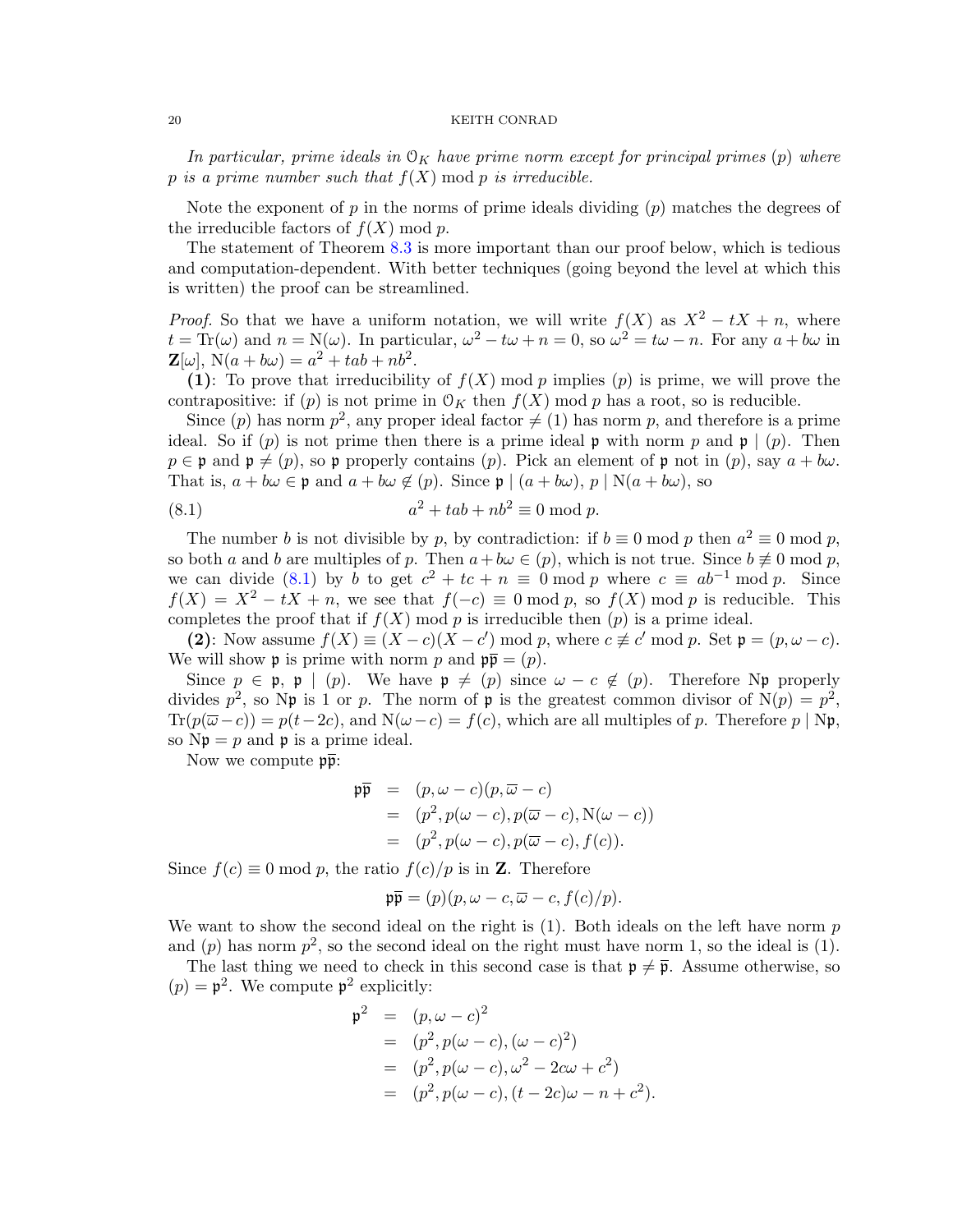For this to be (p) requires each generator be divisible by p. Therefore we need  $t \equiv 2c \mod p$ . Since  $t \equiv c + c'$  mod p (compare the coefficient of X on both sides of  $f(X) \equiv (X - c)(X - c')$ c') mod p), we obtain  $c' \equiv c \mod p$ , and that contradicts the distinctness of the roots of  $f(X) \bmod p$ . So  $\mathfrak{p} \neq \overline{\mathfrak{p}}$ .

(3): Set  $\mathfrak{p} = (p, \omega - c)$ . We want to show  $\mathfrak{p}$  is a prime ideal with norm p and  $(p) = \mathfrak{p}^2$ . Arguing as in the second case, Np is p, so p is prime. Now compute  $p^2$ :

$$
\mathfrak{p}^2 = (p, \omega - c)(p, \omega - c) \n= (p^2, p(\omega - c), (\omega - c)^2) \n= (p^2, p(\omega - c), \omega^2 - 2c\omega + c^2).
$$

Since  $\omega^2 = t\omega - n$ ,

(8.2) 
$$
\mathfrak{p}^2 = (p^2, p(\omega - c), (t - 2c)\omega + c^2 - n).
$$

Since  $f(X) \equiv (X - c)^2 \mod p$ , equating coefficients on both sides shows  $t \equiv 2c \mod p$  and  $n \equiv c^2 \mod p$ . Thus we can factor (p) from  $p^2$  in [\(8.2\)](#page-20-0):

<span id="page-20-0"></span>
$$
\mathfrak{p}^2 = (p) \left( p, \omega - c, \frac{t - 2c}{p} \omega + \frac{c^2 - n}{p} \right).
$$

Taking the norms of both sides shows the second ideal on the right has norm 1, so the ideal is  $(1)$ .

**Example 8.4.** How does (2) factor in the integers of  $Q$  $\sqrt{-39}$ ? Although  $X^2 + 39 \equiv$ **EXAMPLE 8.4.** How does (2) factor in the integers of  $\mathbf{Q}[\mathbf{v} - 39]$ . Although  $\mathbf{A}^2 + \mathbf{A}$   $(X + 1)^2$  mod 2, it is incorrect to conclude that  $(2) = \mathbf{p}^2$  because the integers of  $\mathbf{Q}[\mathbf{v}]$ nod 2, it is incorrect to conclude that  $(2) = \mathfrak{p}^2$  because the integers of  $\mathbb{Q}[\sqrt{-39}]$ are not  $\mathbb{Z}[\sqrt{-39}]$ . The relevant polynomial is not  $X^2 + 39$ , but rather  $X^2 - X + 10$  (which are not  $\mathbb{Z}[V-39]$ . The relevant polynomial is not  $X^+ + 39$ , but rather  $X^- - X + 10$  (which<br>has  $(1+\sqrt{-39})/2$  as a root). Since  $X^2 - X + 10 \equiv X(X-1) \mod 2$ , the correct factorization of  $(2)$  is  $p\bar{p}$ .

When  $p \neq 2$ , how the quadratic polynomial  $f(X)$  factors modulo p is determined by the discriminant: there are two different roots if the discriminant is a nonzero square mod  $p$ , no roots if the discriminant is not a square mod p, and a repeated root if the discriminant is 0 mod p. The two formulas for  $f(X)$  are  $X^2 - d$  and  $X^2 - X + \frac{1-d}{4}$  $\frac{-d}{4}$ , which have respective discriminants 4d and d, so how  $f(X)$  mod p factors is determined by the Legendre symbol  $\left(\frac{d}{n}\right)$  $\frac{d}{p}$ ). (This Legendre symbol is 0 when  $p | d$ .) What can we say when  $p = 2$ ? The way  $f(X)$  mod 2 factors depends on d mod 8. We can translate the results of Theorem [8.3](#page-18-1) into simple formulas based on  $(\frac{d}{p})$  and d mod 8, which we record in Tables [2](#page-20-1) and [3.](#page-21-1) The second column in each table describes how (p) factors into prime ideals in the integers of  $\mathbf{Q}[\sqrt{d}]$ . In both tables, we write  $\bar{\mathfrak{p}}$  when  $\mathfrak{p} \neq \bar{\mathfrak{p}}$ . In Table [2,](#page-20-1) c mod p is a root of  $f(X)$  mod p.

<span id="page-20-1"></span>

|                     | (p)   |                   |  |  |
|---------------------|-------|-------------------|--|--|
|                     |       | $(p,\omega-c)$    |  |  |
|                     |       | (p)               |  |  |
| 0                   | $v^2$ | $(p, \omega - c)$ |  |  |
| TABLE 2. $p \neq 2$ |       |                   |  |  |

Although ideals can have any finite number of generators, and multiplication of ideals increases the number of generators (an ideal with  $m$  generators times an ideal with  $n$ generators is an ideal with mn generators), in practice every ideal we have met can be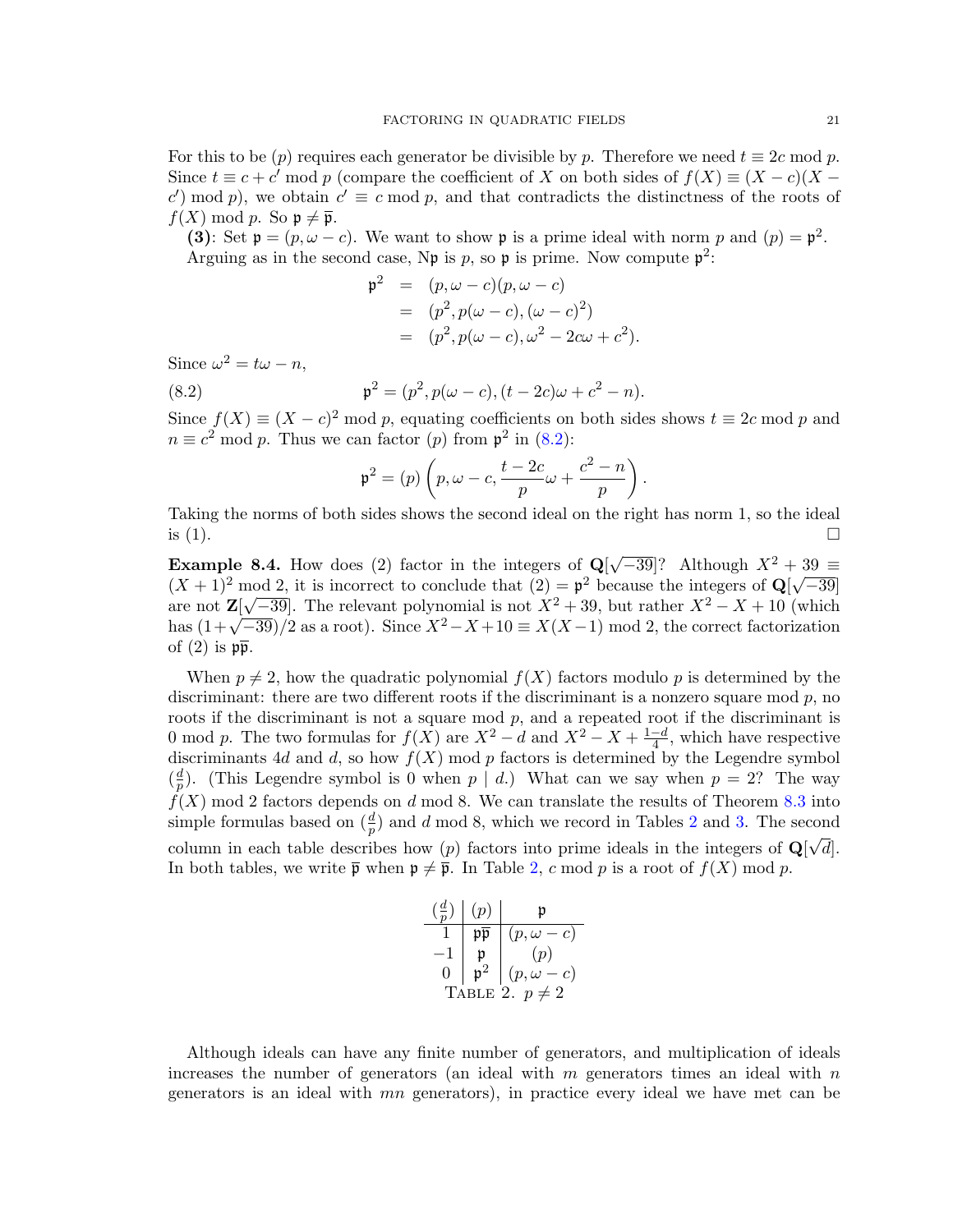<span id="page-21-1"></span>

| $d \mod 8$        | $\left( 2\right)$ | n                |  |  |
|-------------------|-------------------|------------------|--|--|
|                   |                   |                  |  |  |
| 5                 |                   |                  |  |  |
| 3, 7              |                   | $(2,\sqrt{d-1})$ |  |  |
| even              |                   | $(2,\sqrt{d})$   |  |  |
| TABLE 3.<br>$p=2$ |                   |                  |  |  |

expressed in terms of two generators regardless of how many generators it starts with. Consider Example [4.17,](#page-8-3) for instance. And each prime ideal in  $\mathcal{O}_K$  in Tables [2](#page-20-1) and [3](#page-21-1) requires at most two generators. This is actually true of all ideals in  $\mathcal{O}_K$ .

<span id="page-21-2"></span>**Theorem 8.5.** Every ideal in  $O_K$  needs at most two generators. More precisely, if a is a nonzero ideal and  $\alpha$  is any nonzero element of  $\mathfrak a$  then  $\mathfrak a = (\alpha, \beta)$  for a suitably chosen  $\beta \in \mathfrak a$ .

The theorem says one generator can be chosen arbitrarily among the nonzero elements of the ideal. That choice affects the second generator in the description of the ideal. Theorem [8.5](#page-21-2) can be proved using an analogue of the Chinese remainder theorem for  $\mathcal{O}_K$  or using the structure of finitely generated abelian groups. We omit a proof.

### 9. Worked examples

<span id="page-21-0"></span>We will compute some prime ideal factorizations in  $\mathbf{Z}$ √ ne ideal factorizations in  $\mathbf{Z}[\sqrt{-14}]$ . First we specialize Tables [2](#page-20-1) and [3](#page-21-1) to small primes in  $\mathbf{Z}[\sqrt{-14}]$ . See Table [4.](#page-21-3)

<span id="page-21-3"></span>

| р                                                  | $\overline{p}$                                   |                                            |  |  |
|----------------------------------------------------|--------------------------------------------------|--------------------------------------------|--|--|
| $\overline{2}$                                     | $\mathfrak{p}_2^2$                               | $\mathfrak{p}_2 = (2, \sqrt{-14})$         |  |  |
| 3                                                  | $\mathfrak{p}_3\overline{\mathfrak{p}}_3$        | $\mathfrak{p}_3 = (3, \sqrt{-14} + 1)$     |  |  |
| 5                                                  | $\mathfrak{p}_5\overline{\mathfrak{p}}_5$        | $\mathfrak{p}_5 = (5, \sqrt{-14} + 1)$     |  |  |
| 7                                                  | $\mathfrak{p}_7^2$                               | $\mathfrak{p}_7 = (7, \sqrt{-14})$         |  |  |
| 11                                                 | (11)                                             | (11)                                       |  |  |
| 13                                                 | $\mathfrak{p}_{13}\overline{\mathfrak{p}}_{13}$  | $\mathfrak{p}_{13} = (13, \sqrt{-14} + 5)$ |  |  |
| 17                                                 | (17)                                             | (17)                                       |  |  |
| 19                                                 | $\mathfrak{p}_{19}\mathfrak{p}_{19}$             | $\mathfrak{p}_{19} = (19, \sqrt{-14} + 9)$ |  |  |
| 23                                                 | $\mathfrak{p}_{23} \overline{\mathfrak{p}}_{23}$ | $\mathfrak{p}_{23} = (\sqrt{-14} + 3)$     |  |  |
| TABLE 4. Factoring (p) in $\mathbf{Z}[\sqrt{-14}]$ |                                                  |                                            |  |  |

The way  $(p)$  factors in  $\mathbf{Z}$  $\sqrt{-14}$  is determined by the way  $X^2 + 14$  factors mod p, and that is determined by  $\left(\frac{-14}{p}\right)$  if  $p \neq 2$ . If  $\left(\frac{-14}{p}\right) = 1$  then  $(p)$  is a product of two different (conjugate) ideals with norm p. When  $-14 \equiv c^2 \mod p$ , one of the prime factors **p** is  $(p, \sqrt{-14} - c)$ . If  $(\frac{-14}{p}) = -1$  then  $(p)$  is a prime ideal with norm  $p^2$ . If  $p = 2$  or 7 then  $(p)$ is the square of a prime ideal with norm p. The first odd p such that  $\left(\frac{-14}{p}\right) = 1$  are 3, 5, 13, and 19. Therefore we have the factorizations in Table [4,](#page-21-3) where we leave a principal ideal unfactored if it stays prime (e.g.,  $p = 11$ ). The last ideal,  $\mathfrak{p}_{23}$ , should be  $(23, \sqrt{-14} + 3)$ according to the general methods for computing prime ideals. But in this particular case according to the general methods for computing prime ideals. But in this particular case<br> $23 = (3 + \sqrt{-14})(3 - \sqrt{-14})$ , so we can drop 23 as a generator of the ideal. The prime ideal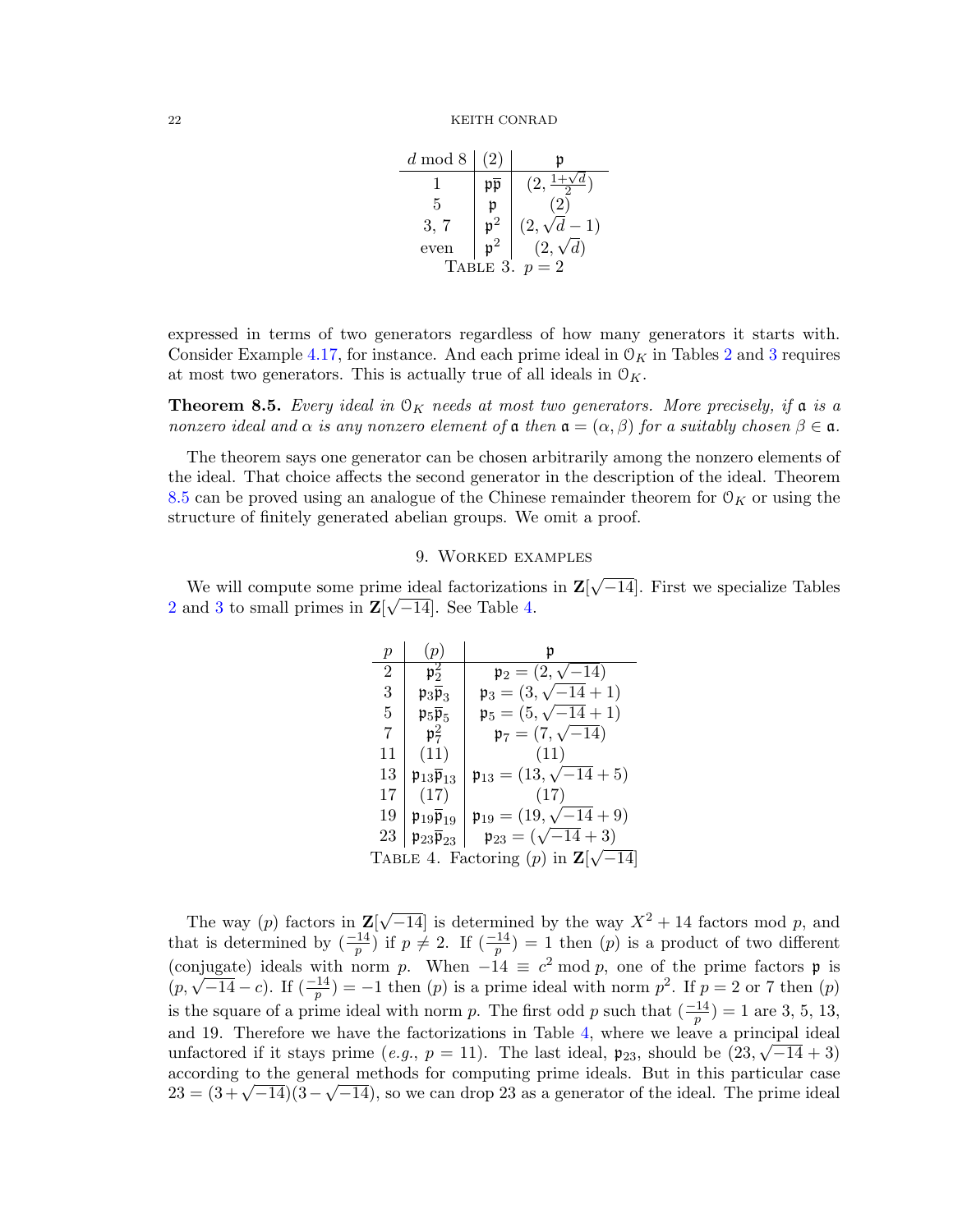factors of 2, 3, 5, 7, 13, and 19 in the table are non-principal since the equation  $x^2+14y^2=p$ has no solution for these values of p.

With this information we can start factoring ideals with generators not in  $Z$ . The central idea is to compute the norm of the ideal and use our knowledge of prime factorization of the norm in Z to help us. Remember that prime ideals only have prime-power norm.

**Example 9.1.** We will factor  $(1 + \sqrt{-14})$ . The ideal has norm 15. Writing  $(1 + \sqrt{-14})$ **Example 9.1.** We will factor  $(1 + \sqrt{-14})$ . The ideal has norm 15. Writing  $(1 + \sqrt{-14})$  as a product of prime ideals, the product of their norms is 15, so  $(1 + \sqrt{-14})$  must be the as a product of prime ideals, the product of their norms is 15, so  $(1 + \sqrt{-14})$  must be the product of a prime ideal of norm 3 and a prime ideal of norm 5. Since  $1 + \sqrt{-14} \in \mathfrak{p}_3$  and product or a prime ideal of norm 3 and a prime ideal or norm 3. Since  $1 + \sqrt{-14} \in \mathfrak{p}_5$ ,  $(1 + \sqrt{-14})$  is divisible by  $\mathfrak{p}_3$  and  $\mathfrak{p}_5$ . Hence  $(1 + \sqrt{-14}) = \mathfrak{p}_3 \mathfrak{p}_5$ .

**Example 9.2.** We will factor  $(5 + 2\sqrt{-14})$ , which was left to the reader at the end of **Example 9.2.** We will factor  $(3 + 2\sqrt{-14})$ , which was left to the reader at the end of Example [4.30.](#page-11-2) Since N(5+2 $\sqrt{-14}$ ) = 81, the only possible prime ideal factors of  $(5+2\sqrt{-14})$ are  $\mathfrak{p}_3$  and  $\overline{\mathfrak{p}}_3$ . It can't be divisible by both, since then it would be divisible by  $\mathfrak{p}_3\overline{\mathfrak{p}_3} = (3)$ , are  $\mathfrak{p}_3$  and  $\mathfrak{p}_3$ . It can t be divisible by both, since then it would be divisible by  $\mathfrak{p}_3 \mathfrak{p}_3 = (3)$ , and (3) doesn't divide  $(5 + 2\sqrt{-14})$  because 3 doesn't divide  $5 + 2\sqrt{-14}$  in  $\mathbb{Z}[\sqrt{-14}]$ . Therefore  $(5 + 2\sqrt{-14})$  is a power of  $\mathfrak{p}_3$  or a power of  $\bar{\mathfrak{p}}_3$ . Considering its norm is 81, Therefore  $(3 + 2\sqrt{-14})$  is a power of  $\mu_3$  or a power of  $\mu_3$ . Considering its floring is  $\delta_1$ ,<br>  $(5 + 2\sqrt{-14})$  is either  $\mu_3^4$  or  $\overline{\mu}_3^4$ . Which is correct? Since  $5 + 2\sqrt{-14} = 3 + 2(1 + \sqrt{-14}) \in \mathfrak{p}_3$ ,  $\mathfrak{p}_3 \mid (5 + 2\sqrt{-14})$ . Thus  $(5 + 2\sqrt{-14}) = \mathfrak{p}_3^4$ .

**Example 9.3.** The ideal  $\mathfrak{a} = (2+3\sqrt{-14})$  has norm  $130 = 2 \cdot 5 \cdot 13$ . Therefore  $\mathfrak{p}_2 \mid \mathfrak{a}$ . Does **Example 9.3.** The ideal  $\mathfrak{a} = (2+3\sqrt{-14})$  has norm  $150 = 2 \cdot 3 \cdot 15$ . Therefore  $\mathfrak{p}_2 \upharpoonright \mathfrak{a}$ . Does  $\mathfrak{p}_5$  or  $\overline{\mathfrak{p}}_5$  divide  $\mathfrak{a}$ ? The ideal  $(1+\sqrt{-14})$  is divisible by  $\mathfrak{p}_5$  and not by  $\$  $\mathfrak{p}_5$  or  $\mathfrak{p}_5$  divide a: The ideal (1 +  $\sqrt{-14}$ ) is divisible by  $\mathfrak{p}_5$  and not by  $\mathfrak{p}_5$ , so let s look at the greatest common divisor of **a** and  $(1 + \sqrt{-14})$ , which is  $(2 + 3\sqrt{-14}, 1 + \sqrt{-14})$ . Its the greatest common divisor of **a** and  $(1 + \sqrt{-14})$ , which is  $(2 + 3\sqrt{-14}, 1 + \sqrt{-14})$ . Its<br>norm is 1, so  $\bar{\mathfrak{p}}_5$  | **a**. To decide if  $\mathfrak{p}_{13}$  or  $\bar{\mathfrak{p}}_{13}$  divides **a**, look at  $(2 + 3\sqrt{-14}, 5 + \sqrt{-14})$ , norm is 1, so  $\mathfrak{p}_5 \mid \mathfrak{a}$ . To decide if  $\mathfrak{p}_{13}$  or  $\mathfrak{p}_{13}$  divides  $\mathfrak{a}$ , look at  $(2 + 3\sqrt{-14}, 3 + \sqrt{-14})$ , which is the greatest common divisor of  $\mathfrak{a}$  and  $(5 + \sqrt{-14})$ ; it is  $\mathfrak{p}_{13}$  or (1). which is the greatest common divisor of  $\boldsymbol{\alpha}$  and  $(3 + \sqrt{-14})$ ; it is  $\boldsymbol{\mu}_{13}$ <br> $(2 + 3\sqrt{-14}, 5 + \sqrt{-14})$  has norm 13, so  $\boldsymbol{\mu}_{13} | \boldsymbol{\alpha}$ . Thus  $\boldsymbol{\alpha} = \boldsymbol{\mu}_2 \overline{\boldsymbol{\mu}}_5 \boldsymbol{\mu}_{13}$ .

**Example 9.4.** The ideal  $\mathfrak{a} = (7 + 3\sqrt{-14})$  has norm  $175 = 5^2 \cdot 7$ . Therefore  $\mathfrak{p}_7 \mid \mathfrak{a}$ . Either  $\mathfrak{p}_5$  or  $\overline{\mathfrak{p}}_5$  divides a (but not <u>both, since</u> otherwise their product (5) divides a, which is not  $\mathfrak{p}_5$  or  $\mathfrak{p}_5$  divides a (but not both, since otherwise their product (3) divides a, which is not the case). The ideal  $(7 + 3\sqrt{-14}, 1 + \sqrt{-14})$  has norm 1, so  $\mathfrak{p}_5$  does not divide a. Therefore  $\mathfrak{a}=\overline{\mathfrak{p}}_5^2\mathfrak{p}_7.$ 

As exercises, verify the prime ideal factorizations in Table [5.](#page-22-0) The first step is to compute the norm of each ideal to obtain a list of possible prime ideal factors from Table [4.](#page-21-3)

| Ideal                                               | Factorization                                                           |  |  |
|-----------------------------------------------------|-------------------------------------------------------------------------|--|--|
| $(5 + \sqrt{-14})$                                  | $\overline{\mathfrak{p}}_3\mathfrak{p}_{13}$                            |  |  |
| $(2+\sqrt{-14})$                                    | $\mathfrak{p}_2\overline{\mathfrak{p}}_3^2$                             |  |  |
| $(4+\sqrt{-14})$                                    | $\mathfrak{p}_2\mathfrak{p}_3\overline{\mathfrak{p}}_5$                 |  |  |
| $(7 + \sqrt{-14})$                                  | $\mathfrak{p}_3^2 \mathfrak{p}_7$                                       |  |  |
| $(7+2\sqrt{-14})$                                   | $\overline{\mathfrak{p}}_3 \mathfrak{p}_5 \mathfrak{p}_7$               |  |  |
| $(17+2\sqrt{-14})$                                  | $\mathfrak{p}_3 \mathfrak{p}_5 \overline{\mathfrak{p}}_{23}$            |  |  |
| $(20 + \sqrt{-14})$                                 | $\mathfrak{p}_2\overline{\mathfrak{p}}_3^2\overline{\mathfrak{p}}_{23}$ |  |  |
| TABLE 5. Factoring ideals in $\mathbf{Z}[\sqrt{n}]$ |                                                                         |  |  |

<span id="page-22-0"></span> $-14$ ]

These factorizations provide new ways of working out the ideal calculations in examples These factorizations provide hew ways of working out the ideal calculations in examples<br>from Section [4.](#page-5-1) For instance, to redo Example [4.17](#page-8-3) with Table [5,](#page-22-0)  $(5 + \sqrt{-14}, 2 + \sqrt{-14}) =$ From Section 4. For instance, to redo Example 4.17 with Table 5,  $(3 + \sqrt{-14}, 2 + \sqrt{-14}) = \bar{p}_3$  and  $(4 + \sqrt{-14}, 2 - \sqrt{-14}) = p_2 p_3$  (note  $\bar{p}_2 = p_2$ ), so the product of these ideals is  $\mathfrak{p}_2 \mathfrak{p}_3 \overline{\mathfrak{p}}_3 = \mathfrak{p}_2(3) = (2, \sqrt{-14})(3) = (6, 3\sqrt{-14}).$